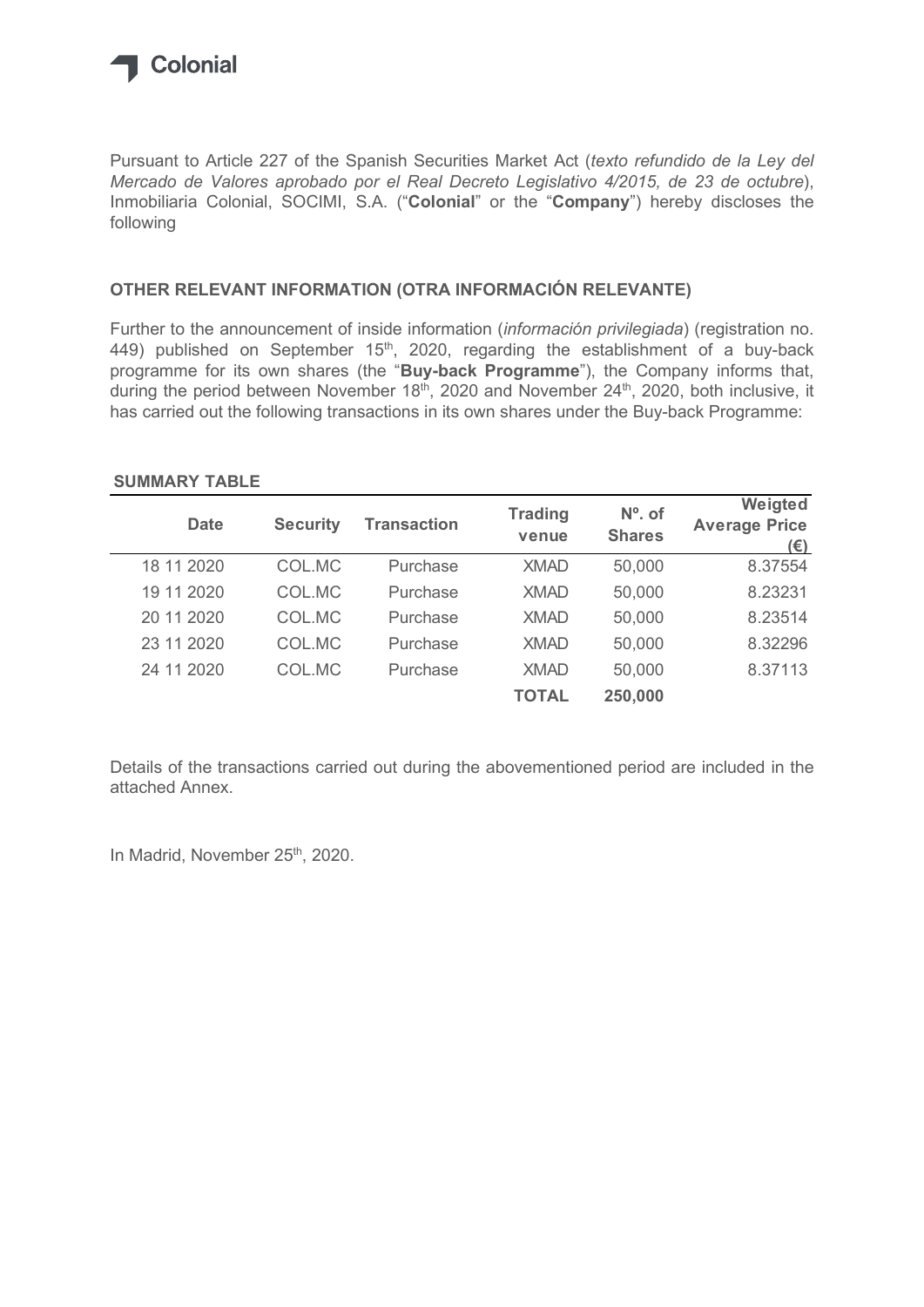## ANNEX

| Date<br>18 11 2020 |                 |                    | <b>ANNEX</b>            |                            |                    |                      |  |  |
|--------------------|-----------------|--------------------|-------------------------|----------------------------|--------------------|----------------------|--|--|
|                    | <b>Security</b> | <b>Transaction</b> | <b>Trading</b><br>venue | $No$ . of<br><b>Shares</b> | Price $(\epsilon)$ | Intermediary         |  |  |
|                    | COL.MC          | Purchase           | <b>XMAD</b>             | 1,670                      | 8.24               | Banco Sabadell, S.A. |  |  |
| 18 11 2020         | COL.MC          | Purchase           | XMAD                    | 398                        | 8.24               | Banco Sabadell, S.A. |  |  |
| 18 11 2020         | COL.MC          | Purchase           | <b>XMAD</b>             | 1,024                      | 8.245              | Banco Sabadell, S.A. |  |  |
| 18 11 2020         | COL.MC          | Purchase           | <b>XMAD</b>             | 338                        | 8.25               | Banco Sabadell, S.A. |  |  |
| 18 11 2020         | COL.MC          | Purchase           | <b>XMAD</b>             | 674                        | 8.25               | Banco Sabadell, S.A. |  |  |
| 18 11 2020         | COL.MC          | Purchase           | <b>XMAD</b>             | 1,084                      | 8.315              | Banco Sabadell, S.A. |  |  |
| 18 11 2020         | COL.MC          | Purchase           | <b>XMAD</b>             | 1,066                      | 8.34               | Banco Sabadell, S.A. |  |  |
| 18 11 2020         | COL.MC          | Purchase           | <b>XMAD</b>             | 1,037                      | 8.365              | Banco Sabadell, S.A. |  |  |
| 18 11 2020         | COL.MC          | Purchase           | <b>XMAD</b>             | $\overline{4}$             | 8.325              | Banco Sabadell, S.A. |  |  |
| 18 11 2020         | COL.MC          | Purchase           | <b>XMAD</b>             | 1,016                      | 8.325              | Banco Sabadell, S.A. |  |  |
| 18 11 2020         | COL.MC          | Purchase           | <b>XMAD</b>             | 500                        | 8.31               | Banco Sabadell, S.A. |  |  |
| 18 11 2020         | COL.MC          | Purchase           | <b>XMAD</b>             | 603                        | 8.31               | Banco Sabadell, S.A. |  |  |
| 18 11 2020         | COL.MC          | Purchase           | <b>XMAD</b>             | 489                        | 8.31               | Banco Sabadell, S.A. |  |  |
| 18 11 2020         | COL.MC          | Purchase           | XMAD                    | 145                        | 8.31               | Banco Sabadell, S.A. |  |  |
| 18 11 2020         | COL.MC          | Purchase           | XMAD                    | 180                        | 8.31               | Banco Sabadell, S.A. |  |  |
| 18 11 2020         | COL.MC          | Purchase           | <b>XMAD</b>             | 364                        | 8.31               | Banco Sabadell, S.A. |  |  |
| 18 11 2020         | COL.MC          | Purchase           | <b>XMAD</b>             | 185                        | 8.31               | Banco Sabadell, S.A. |  |  |
| 18 11 2020         | COL.MC          | Purchase           | <b>XMAD</b>             | 34                         | 8.31               | Banco Sabadell, S.A. |  |  |
| 18 11 2020         | COL.MC          | Purchase           | <b>XMAD</b>             | 403                        | 8.305              | Banco Sabadell, S.A. |  |  |
| 18 11 2020         | COL.MC          | Purchase           | <b>XMAD</b>             | 669                        | 8.305              | Banco Sabadell, S.A. |  |  |
| 18 11 2020         | COL.MC          | Purchase           | <b>XMAD</b>             | 1,025                      | 8.29               | Banco Sabadell, S.A. |  |  |
| 18 11 2020         | COL.MC          | Purchase           | <b>XMAD</b>             | 800                        | 8.325              | Banco Sabadell, S.A. |  |  |
| 18 11 2020         | COL.MC          | Purchase           | <b>XMAD</b>             | 273                        | 8.325              | Banco Sabadell, S.A. |  |  |
| 18 11 2020         | COL.MC          | Purchase           | <b>XMAD</b>             | 800                        | 8.335              | Banco Sabadell, S.A. |  |  |
| 18 11 2020         | COL.MC          | Purchase           | <b>XMAD</b>             | 252                        | 8.335              | Banco Sabadell, S.A. |  |  |
| 18 11 2020         | COL.MC          | Purchase           | <b>XMAD</b>             | 287                        | 8.375              | Banco Sabadell, S.A. |  |  |
| 18 11 2020         | COL.MC          | Purchase           | <b>XMAD</b>             | 777                        | 8.375              | Banco Sabadell, S.A. |  |  |
| 18 11 2020         | COL.MC          | Purchase           | <b>XMAD</b>             | 188                        | 8.37               | Banco Sabadell, S.A. |  |  |
| 18 11 2020         | COL.MC          | Purchase           | <b>XMAD</b>             | 904                        | 8.37               | Banco Sabadell, S.A. |  |  |
| 18 11 2020         | COL.MC          | Purchase           | <b>XMAD</b>             | 800                        | 8.37               | Banco Sabadell, S.A. |  |  |
| 18 11 2020         | COL.MC          | Purchase           | <b>XMAD</b>             | 283                        | 8.37               | Banco Sabadell, S.A. |  |  |
| 18 11 2020         | COL.MC          | Purchase           | <b>XMAD</b>             | 1,046                      | 8.37               | Banco Sabadell, S.A. |  |  |
| 18 11 2020         | COL.MC          | Purchase           | <b>XMAD</b>             | 566                        | 8.335              | Banco Sabadell, S.A. |  |  |
| 18 11 2020         | COL.MC          | Purchase           | <b>XMAD</b>             | 455                        | 8.335              | Banco Sabadell, S.A. |  |  |
| 18 11 2020         | COL.MC          | Purchase           | XMAD                    | 1,014                      | 8.37               | Banco Sabadell, S.A. |  |  |
| 18 11 2020         | COL.MC          | Purchase           | <b>XMAD</b>             | 2,500                      | 8.405              | Banco Sabadell, S.A. |  |  |
| 18 11 2020         | COL.MC          | Purchase           | <b>XMAD</b>             | 344                        | 8.385              | Banco Sabadell, S.A. |  |  |
| 18 11 2020         | COL.MC          | Purchase           | <b>XMAD</b>             | 29                         | 8.385              | Banco Sabadell, S.A. |  |  |
| 18 11 2020         | COL.MC          | Purchase           | <b>XMAD</b>             | 656                        | 8.385              | Banco Sabadell, S.A. |  |  |
| 18 11 2020         | COL.MC          | Purchase           | <b>XMAD</b>             | 1,057                      | 8.4                | Banco Sabadell, S.A. |  |  |
| 18 11 2020         | COL.MC          | Purchase           | XMAD                    | 1,075                      | 8.38               | Banco Sabadell, S.A. |  |  |
| 18 11 2020         | COL.MC          | Purchase           | <b>XMAD</b>             | 800                        | 8.36               | Banco Sabadell, S.A. |  |  |
| 18 11 2020         | COL.MC          | Purchase           | <b>XMAD</b>             | 201                        | 8.36               | Banco Sabadell, S.A. |  |  |
| 18 11 2020         | COL.MC          | Purchase           | <b>XMAD</b>             | 900                        | 8.35               | Banco Sabadell, S.A. |  |  |
| 18 11 2020         | COL.MC          | Purchase           | <b>XMAD</b>             | 187                        | 8.35               | Banco Sabadell, S.A. |  |  |
| 18 11 2020         | COL.MC          | Purchase           | <b>XMAD</b>             | 1,023                      | 8.36               | Banco Sabadell, S.A. |  |  |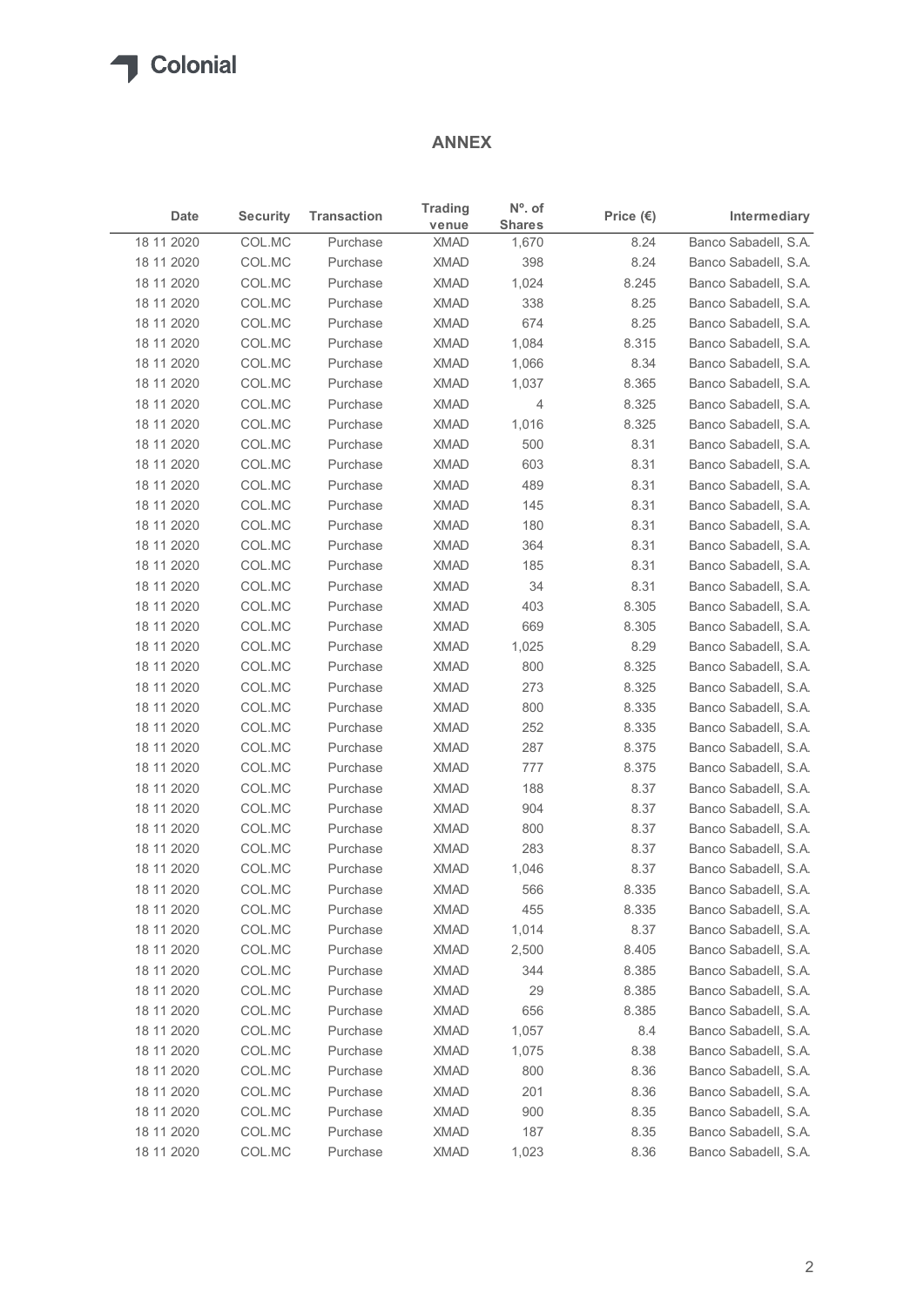| venue<br>Banco Sabadell, S.A.<br>18 11 2020<br>COL.MC<br><b>XMAD</b><br>8.37<br>Purchase<br>800<br>COL.MC<br><b>XMAD</b><br>249<br>8.37<br>Banco Sabadell, S.A.<br>18 11 2020<br>Purchase<br>COL.MC<br><b>XMAD</b><br>1,039<br>8.39<br>Banco Sabadell, S.A.<br>18 11 2020<br>Purchase<br><b>XMAD</b><br>642<br>18 11 2020<br>COL.MC<br>Purchase<br>8.42<br>Banco Sabadell, S.A.<br>COL.MC<br><b>XMAD</b><br>397<br>18 11 2020<br>Purchase<br>8.42<br>Banco Sabadell, S.A.<br>COL.MC<br><b>XMAD</b><br>1,073<br>Banco Sabadell, S.A.<br>18 11 2020<br>Purchase<br>8.43<br>COL.MC<br><b>XMAD</b><br>Banco Sabadell, S.A.<br>18 11 2020<br>Purchase<br>1,052<br>8.44<br>482<br>18 11 2020<br>COL.MC<br>Purchase<br><b>XMAD</b><br>8.46<br>Banco Sabadell, S.A.<br>COL.MC<br>558<br>18 11 2020<br><b>XMAD</b><br>8.46<br>Banco Sabadell, S.A.<br>Purchase<br>COL.MC<br><b>XMAD</b><br>18 11 2020<br>Purchase<br>1,089<br>8.465<br>Banco Sabadell, S.A.<br>COL.MC<br><b>XMAD</b><br>252<br>18 11 2020<br>Purchase<br>8.435<br>Banco Sabadell, S.A.<br>COL.MC<br><b>XMAD</b><br>728<br>Banco Sabadell, S.A.<br>18 11 2020<br>Purchase<br>8.44<br><b>XMAD</b><br>55<br>18 11 2020<br>COL.MC<br>Purchase<br>8.44<br>Banco Sabadell, S.A.<br>990<br>18 11 2020<br>COL.MC<br>XMAD<br>8.435<br>Banco Sabadell, S.A.<br>Purchase<br>18 11 2020<br>XMAD<br>16<br>Banco Sabadell, S.A.<br>COL.MC<br>Purchase<br>8.44<br>XMAD<br>8.425<br>18 11 2020<br>COL.MC<br>Purchase<br>107<br>Banco Sabadell, S.A.<br><b>XMAD</b><br>8.425<br>18 11 2020<br>COL.MC<br>Purchase<br>800<br>Banco Sabadell, S.A.<br>COL.MC<br><b>XMAD</b><br>8.425<br>Banco Sabadell, S.A.<br>18 11 2020<br>Purchase<br>118<br><b>XMAD</b><br>Banco Sabadell, S.A.<br>18 11 2020<br>COL.MC<br>Purchase<br>367<br>8.41<br>18 11 2020<br>COL.MC<br>Purchase<br><b>XMAD</b><br>689<br>8.41<br>Banco Sabadell, S.A.<br>18 11 2020<br>COL.MC<br><b>XMAD</b><br>1,078<br>8.41<br>Banco Sabadell, S.A.<br>Purchase<br>18 11 2020<br>COL.MC<br><b>XMAD</b><br>187<br>8.45<br>Purchase<br>Banco Sabadell, S.A.<br>18 11 2020<br>COL.MC<br>Purchase<br>XMAD<br>769<br>8.45<br>Banco Sabadell, S.A.<br>18 11 2020<br>COL.MC<br>Purchase<br><b>XMAD</b><br>4,044<br>8.45<br>Banco Sabadell, S.A.<br>Banco Sabadell, S.A.<br>18 11 2020<br>COL.MC<br>Purchase<br><b>XMAD</b><br>1,051<br>8.45<br>COL.MC<br>18 11 2020<br><b>XMAD</b><br>567<br>8.435<br>Banco Sabadell, S.A.<br>Purchase<br>284<br>8.435<br>18 11 2020<br>COL.MC<br>XMAD<br>Banco Sabadell, S.A.<br>Purchase<br><b>XMAD</b><br>8.435<br>18 11 2020<br>COL.MC<br>230<br>Banco Sabadell, S.A.<br>Purchase<br>XMAD<br>Banco Sabadell, S.A.<br>18 11 2020<br>COL.MC<br>Purchase<br>162<br>8.44<br>COL.MC<br><b>XMAD</b><br>210<br>19 11 2020<br>Purchase<br>8.28<br>Banco Sabadell, S.A.<br><b>XMAD</b><br>817<br>8.28<br>19 11 2020<br>COL.MC<br>Purchase<br>Banco Sabadell, S.A.<br>19 11 2020<br>COL.MC<br>Purchase<br><b>XMAD</b><br>1,044<br>8.265<br>Banco Sabadell, S.A.<br><b>XMAD</b><br>8.24<br>19 11 2020<br>COL.MC<br>Purchase<br>1,059<br>Banco Sabadell, S.A.<br><b>XMAD</b><br>8.205<br>19 11 2020<br>COL.MC<br>Purchase<br>1,795<br>Banco Sabadell, S.A.<br>XMAD<br>8.205<br>19 11 2020<br>COL.MC<br>Purchase<br>143<br>Banco Sabadell, S.A.<br>19 11 2020<br>COL.MC<br>Purchase<br>XMAD<br>31<br>8.205<br>Banco Sabadell, S.A.<br>19 11 2020<br>COL.MC<br>Purchase<br><b>XMAD</b><br>531<br>8.205<br>Banco Sabadell, S.A.<br>COL.MC<br>340<br>8.205<br>19 11 2020<br><b>XMAD</b><br>Banco Sabadell, S.A.<br>Purchase<br>XMAD<br>8.205<br>19 11 2020<br>COL.MC<br>732<br>Banco Sabadell, S.A.<br>Purchase<br><b>XMAD</b><br>8.21<br>19 11 2020<br>COL.MC<br>Purchase<br>950<br>Banco Sabadell, S.A.<br>COL.MC<br><b>XMAD</b><br>77<br>8.21<br>Banco Sabadell, S.A.<br>19 11 2020<br>Purchase<br>19 11 2020<br>COL.MC<br>Purchase<br><b>XMAD</b><br>25<br>8.21<br>Banco Sabadell, S.A.<br>8.21<br>19 11 2020<br>COL.MC<br>Purchase<br><b>XMAD</b><br>1,011<br>Banco Sabadell, S.A.<br>500<br>19 11 2020<br>COL.MC<br><b>XMAD</b><br>8.18<br>Banco Sabadell, S.A.<br>Purchase<br>XMAD<br>8.185<br>19 11 2020<br>COL.MC<br>Purchase<br>554<br>Banco Sabadell, S.A.<br>XMAD<br>19 11 2020<br>COL.MC<br>684<br>8.18<br>Banco Sabadell, S.A.<br>Purchase<br>19 11 2020<br>COL.MC<br>Purchase<br><b>XMAD</b><br>340<br>8.18<br>Banco Sabadell, S.A.<br><b>XMAD</b><br>19 11 2020<br>COL.MC<br>Purchase<br>891<br>8.165<br>Banco Sabadell, S.A.<br>COL.MC<br>19 11 2020<br>Purchase<br><b>XMAD</b><br>474<br>8.17<br>Banco Sabadell, S.A.<br>19 11 2020<br>Banco Sabadell, S.A. | Date | <b>Security</b> | <b>Transaction</b> | <b>Trading</b> | $No$ . of     | Price $(\epsilon)$ | Intermediary |
|---------------------------------------------------------------------------------------------------------------------------------------------------------------------------------------------------------------------------------------------------------------------------------------------------------------------------------------------------------------------------------------------------------------------------------------------------------------------------------------------------------------------------------------------------------------------------------------------------------------------------------------------------------------------------------------------------------------------------------------------------------------------------------------------------------------------------------------------------------------------------------------------------------------------------------------------------------------------------------------------------------------------------------------------------------------------------------------------------------------------------------------------------------------------------------------------------------------------------------------------------------------------------------------------------------------------------------------------------------------------------------------------------------------------------------------------------------------------------------------------------------------------------------------------------------------------------------------------------------------------------------------------------------------------------------------------------------------------------------------------------------------------------------------------------------------------------------------------------------------------------------------------------------------------------------------------------------------------------------------------------------------------------------------------------------------------------------------------------------------------------------------------------------------------------------------------------------------------------------------------------------------------------------------------------------------------------------------------------------------------------------------------------------------------------------------------------------------------------------------------------------------------------------------------------------------------------------------------------------------------------------------------------------------------------------------------------------------------------------------------------------------------------------------------------------------------------------------------------------------------------------------------------------------------------------------------------------------------------------------------------------------------------------------------------------------------------------------------------------------------------------------------------------------------------------------------------------------------------------------------------------------------------------------------------------------------------------------------------------------------------------------------------------------------------------------------------------------------------------------------------------------------------------------------------------------------------------------------------------------------------------------------------------------------------------------------------------------------------------------------------------------------------------------------------------------------------------------------------------------------------------------------------------------------------------------------------------------------------------------------------------------------------------------------------------------------------------------------------------------------------------------------------------------------------------------------------------------------------------------------------------------------------------------------------------------------------------------------------------------------------------------------------------------------------------------------------------------------------------------------------------------------------------------------------------------------------------------------|------|-----------------|--------------------|----------------|---------------|--------------------|--------------|
|                                                                                                                                                                                                                                                                                                                                                                                                                                                                                                                                                                                                                                                                                                                                                                                                                                                                                                                                                                                                                                                                                                                                                                                                                                                                                                                                                                                                                                                                                                                                                                                                                                                                                                                                                                                                                                                                                                                                                                                                                                                                                                                                                                                                                                                                                                                                                                                                                                                                                                                                                                                                                                                                                                                                                                                                                                                                                                                                                                                                                                                                                                                                                                                                                                                                                                                                                                                                                                                                                                                                                                                                                                                                                                                                                                                                                                                                                                                                                                                                                                                                                                                                                                                                                                                                                                                                                                                                                                                                                                                                                                                             |      |                 |                    |                | <b>Shares</b> |                    |              |
|                                                                                                                                                                                                                                                                                                                                                                                                                                                                                                                                                                                                                                                                                                                                                                                                                                                                                                                                                                                                                                                                                                                                                                                                                                                                                                                                                                                                                                                                                                                                                                                                                                                                                                                                                                                                                                                                                                                                                                                                                                                                                                                                                                                                                                                                                                                                                                                                                                                                                                                                                                                                                                                                                                                                                                                                                                                                                                                                                                                                                                                                                                                                                                                                                                                                                                                                                                                                                                                                                                                                                                                                                                                                                                                                                                                                                                                                                                                                                                                                                                                                                                                                                                                                                                                                                                                                                                                                                                                                                                                                                                                             |      |                 |                    |                |               |                    |              |
|                                                                                                                                                                                                                                                                                                                                                                                                                                                                                                                                                                                                                                                                                                                                                                                                                                                                                                                                                                                                                                                                                                                                                                                                                                                                                                                                                                                                                                                                                                                                                                                                                                                                                                                                                                                                                                                                                                                                                                                                                                                                                                                                                                                                                                                                                                                                                                                                                                                                                                                                                                                                                                                                                                                                                                                                                                                                                                                                                                                                                                                                                                                                                                                                                                                                                                                                                                                                                                                                                                                                                                                                                                                                                                                                                                                                                                                                                                                                                                                                                                                                                                                                                                                                                                                                                                                                                                                                                                                                                                                                                                                             |      |                 |                    |                |               |                    |              |
|                                                                                                                                                                                                                                                                                                                                                                                                                                                                                                                                                                                                                                                                                                                                                                                                                                                                                                                                                                                                                                                                                                                                                                                                                                                                                                                                                                                                                                                                                                                                                                                                                                                                                                                                                                                                                                                                                                                                                                                                                                                                                                                                                                                                                                                                                                                                                                                                                                                                                                                                                                                                                                                                                                                                                                                                                                                                                                                                                                                                                                                                                                                                                                                                                                                                                                                                                                                                                                                                                                                                                                                                                                                                                                                                                                                                                                                                                                                                                                                                                                                                                                                                                                                                                                                                                                                                                                                                                                                                                                                                                                                             |      |                 |                    |                |               |                    |              |
|                                                                                                                                                                                                                                                                                                                                                                                                                                                                                                                                                                                                                                                                                                                                                                                                                                                                                                                                                                                                                                                                                                                                                                                                                                                                                                                                                                                                                                                                                                                                                                                                                                                                                                                                                                                                                                                                                                                                                                                                                                                                                                                                                                                                                                                                                                                                                                                                                                                                                                                                                                                                                                                                                                                                                                                                                                                                                                                                                                                                                                                                                                                                                                                                                                                                                                                                                                                                                                                                                                                                                                                                                                                                                                                                                                                                                                                                                                                                                                                                                                                                                                                                                                                                                                                                                                                                                                                                                                                                                                                                                                                             |      |                 |                    |                |               |                    |              |
|                                                                                                                                                                                                                                                                                                                                                                                                                                                                                                                                                                                                                                                                                                                                                                                                                                                                                                                                                                                                                                                                                                                                                                                                                                                                                                                                                                                                                                                                                                                                                                                                                                                                                                                                                                                                                                                                                                                                                                                                                                                                                                                                                                                                                                                                                                                                                                                                                                                                                                                                                                                                                                                                                                                                                                                                                                                                                                                                                                                                                                                                                                                                                                                                                                                                                                                                                                                                                                                                                                                                                                                                                                                                                                                                                                                                                                                                                                                                                                                                                                                                                                                                                                                                                                                                                                                                                                                                                                                                                                                                                                                             |      |                 |                    |                |               |                    |              |
|                                                                                                                                                                                                                                                                                                                                                                                                                                                                                                                                                                                                                                                                                                                                                                                                                                                                                                                                                                                                                                                                                                                                                                                                                                                                                                                                                                                                                                                                                                                                                                                                                                                                                                                                                                                                                                                                                                                                                                                                                                                                                                                                                                                                                                                                                                                                                                                                                                                                                                                                                                                                                                                                                                                                                                                                                                                                                                                                                                                                                                                                                                                                                                                                                                                                                                                                                                                                                                                                                                                                                                                                                                                                                                                                                                                                                                                                                                                                                                                                                                                                                                                                                                                                                                                                                                                                                                                                                                                                                                                                                                                             |      |                 |                    |                |               |                    |              |
|                                                                                                                                                                                                                                                                                                                                                                                                                                                                                                                                                                                                                                                                                                                                                                                                                                                                                                                                                                                                                                                                                                                                                                                                                                                                                                                                                                                                                                                                                                                                                                                                                                                                                                                                                                                                                                                                                                                                                                                                                                                                                                                                                                                                                                                                                                                                                                                                                                                                                                                                                                                                                                                                                                                                                                                                                                                                                                                                                                                                                                                                                                                                                                                                                                                                                                                                                                                                                                                                                                                                                                                                                                                                                                                                                                                                                                                                                                                                                                                                                                                                                                                                                                                                                                                                                                                                                                                                                                                                                                                                                                                             |      |                 |                    |                |               |                    |              |
|                                                                                                                                                                                                                                                                                                                                                                                                                                                                                                                                                                                                                                                                                                                                                                                                                                                                                                                                                                                                                                                                                                                                                                                                                                                                                                                                                                                                                                                                                                                                                                                                                                                                                                                                                                                                                                                                                                                                                                                                                                                                                                                                                                                                                                                                                                                                                                                                                                                                                                                                                                                                                                                                                                                                                                                                                                                                                                                                                                                                                                                                                                                                                                                                                                                                                                                                                                                                                                                                                                                                                                                                                                                                                                                                                                                                                                                                                                                                                                                                                                                                                                                                                                                                                                                                                                                                                                                                                                                                                                                                                                                             |      |                 |                    |                |               |                    |              |
|                                                                                                                                                                                                                                                                                                                                                                                                                                                                                                                                                                                                                                                                                                                                                                                                                                                                                                                                                                                                                                                                                                                                                                                                                                                                                                                                                                                                                                                                                                                                                                                                                                                                                                                                                                                                                                                                                                                                                                                                                                                                                                                                                                                                                                                                                                                                                                                                                                                                                                                                                                                                                                                                                                                                                                                                                                                                                                                                                                                                                                                                                                                                                                                                                                                                                                                                                                                                                                                                                                                                                                                                                                                                                                                                                                                                                                                                                                                                                                                                                                                                                                                                                                                                                                                                                                                                                                                                                                                                                                                                                                                             |      |                 |                    |                |               |                    |              |
|                                                                                                                                                                                                                                                                                                                                                                                                                                                                                                                                                                                                                                                                                                                                                                                                                                                                                                                                                                                                                                                                                                                                                                                                                                                                                                                                                                                                                                                                                                                                                                                                                                                                                                                                                                                                                                                                                                                                                                                                                                                                                                                                                                                                                                                                                                                                                                                                                                                                                                                                                                                                                                                                                                                                                                                                                                                                                                                                                                                                                                                                                                                                                                                                                                                                                                                                                                                                                                                                                                                                                                                                                                                                                                                                                                                                                                                                                                                                                                                                                                                                                                                                                                                                                                                                                                                                                                                                                                                                                                                                                                                             |      |                 |                    |                |               |                    |              |
|                                                                                                                                                                                                                                                                                                                                                                                                                                                                                                                                                                                                                                                                                                                                                                                                                                                                                                                                                                                                                                                                                                                                                                                                                                                                                                                                                                                                                                                                                                                                                                                                                                                                                                                                                                                                                                                                                                                                                                                                                                                                                                                                                                                                                                                                                                                                                                                                                                                                                                                                                                                                                                                                                                                                                                                                                                                                                                                                                                                                                                                                                                                                                                                                                                                                                                                                                                                                                                                                                                                                                                                                                                                                                                                                                                                                                                                                                                                                                                                                                                                                                                                                                                                                                                                                                                                                                                                                                                                                                                                                                                                             |      |                 |                    |                |               |                    |              |
|                                                                                                                                                                                                                                                                                                                                                                                                                                                                                                                                                                                                                                                                                                                                                                                                                                                                                                                                                                                                                                                                                                                                                                                                                                                                                                                                                                                                                                                                                                                                                                                                                                                                                                                                                                                                                                                                                                                                                                                                                                                                                                                                                                                                                                                                                                                                                                                                                                                                                                                                                                                                                                                                                                                                                                                                                                                                                                                                                                                                                                                                                                                                                                                                                                                                                                                                                                                                                                                                                                                                                                                                                                                                                                                                                                                                                                                                                                                                                                                                                                                                                                                                                                                                                                                                                                                                                                                                                                                                                                                                                                                             |      |                 |                    |                |               |                    |              |
|                                                                                                                                                                                                                                                                                                                                                                                                                                                                                                                                                                                                                                                                                                                                                                                                                                                                                                                                                                                                                                                                                                                                                                                                                                                                                                                                                                                                                                                                                                                                                                                                                                                                                                                                                                                                                                                                                                                                                                                                                                                                                                                                                                                                                                                                                                                                                                                                                                                                                                                                                                                                                                                                                                                                                                                                                                                                                                                                                                                                                                                                                                                                                                                                                                                                                                                                                                                                                                                                                                                                                                                                                                                                                                                                                                                                                                                                                                                                                                                                                                                                                                                                                                                                                                                                                                                                                                                                                                                                                                                                                                                             |      |                 |                    |                |               |                    |              |
|                                                                                                                                                                                                                                                                                                                                                                                                                                                                                                                                                                                                                                                                                                                                                                                                                                                                                                                                                                                                                                                                                                                                                                                                                                                                                                                                                                                                                                                                                                                                                                                                                                                                                                                                                                                                                                                                                                                                                                                                                                                                                                                                                                                                                                                                                                                                                                                                                                                                                                                                                                                                                                                                                                                                                                                                                                                                                                                                                                                                                                                                                                                                                                                                                                                                                                                                                                                                                                                                                                                                                                                                                                                                                                                                                                                                                                                                                                                                                                                                                                                                                                                                                                                                                                                                                                                                                                                                                                                                                                                                                                                             |      |                 |                    |                |               |                    |              |
|                                                                                                                                                                                                                                                                                                                                                                                                                                                                                                                                                                                                                                                                                                                                                                                                                                                                                                                                                                                                                                                                                                                                                                                                                                                                                                                                                                                                                                                                                                                                                                                                                                                                                                                                                                                                                                                                                                                                                                                                                                                                                                                                                                                                                                                                                                                                                                                                                                                                                                                                                                                                                                                                                                                                                                                                                                                                                                                                                                                                                                                                                                                                                                                                                                                                                                                                                                                                                                                                                                                                                                                                                                                                                                                                                                                                                                                                                                                                                                                                                                                                                                                                                                                                                                                                                                                                                                                                                                                                                                                                                                                             |      |                 |                    |                |               |                    |              |
|                                                                                                                                                                                                                                                                                                                                                                                                                                                                                                                                                                                                                                                                                                                                                                                                                                                                                                                                                                                                                                                                                                                                                                                                                                                                                                                                                                                                                                                                                                                                                                                                                                                                                                                                                                                                                                                                                                                                                                                                                                                                                                                                                                                                                                                                                                                                                                                                                                                                                                                                                                                                                                                                                                                                                                                                                                                                                                                                                                                                                                                                                                                                                                                                                                                                                                                                                                                                                                                                                                                                                                                                                                                                                                                                                                                                                                                                                                                                                                                                                                                                                                                                                                                                                                                                                                                                                                                                                                                                                                                                                                                             |      |                 |                    |                |               |                    |              |
|                                                                                                                                                                                                                                                                                                                                                                                                                                                                                                                                                                                                                                                                                                                                                                                                                                                                                                                                                                                                                                                                                                                                                                                                                                                                                                                                                                                                                                                                                                                                                                                                                                                                                                                                                                                                                                                                                                                                                                                                                                                                                                                                                                                                                                                                                                                                                                                                                                                                                                                                                                                                                                                                                                                                                                                                                                                                                                                                                                                                                                                                                                                                                                                                                                                                                                                                                                                                                                                                                                                                                                                                                                                                                                                                                                                                                                                                                                                                                                                                                                                                                                                                                                                                                                                                                                                                                                                                                                                                                                                                                                                             |      |                 |                    |                |               |                    |              |
|                                                                                                                                                                                                                                                                                                                                                                                                                                                                                                                                                                                                                                                                                                                                                                                                                                                                                                                                                                                                                                                                                                                                                                                                                                                                                                                                                                                                                                                                                                                                                                                                                                                                                                                                                                                                                                                                                                                                                                                                                                                                                                                                                                                                                                                                                                                                                                                                                                                                                                                                                                                                                                                                                                                                                                                                                                                                                                                                                                                                                                                                                                                                                                                                                                                                                                                                                                                                                                                                                                                                                                                                                                                                                                                                                                                                                                                                                                                                                                                                                                                                                                                                                                                                                                                                                                                                                                                                                                                                                                                                                                                             |      |                 |                    |                |               |                    |              |
|                                                                                                                                                                                                                                                                                                                                                                                                                                                                                                                                                                                                                                                                                                                                                                                                                                                                                                                                                                                                                                                                                                                                                                                                                                                                                                                                                                                                                                                                                                                                                                                                                                                                                                                                                                                                                                                                                                                                                                                                                                                                                                                                                                                                                                                                                                                                                                                                                                                                                                                                                                                                                                                                                                                                                                                                                                                                                                                                                                                                                                                                                                                                                                                                                                                                                                                                                                                                                                                                                                                                                                                                                                                                                                                                                                                                                                                                                                                                                                                                                                                                                                                                                                                                                                                                                                                                                                                                                                                                                                                                                                                             |      |                 |                    |                |               |                    |              |
|                                                                                                                                                                                                                                                                                                                                                                                                                                                                                                                                                                                                                                                                                                                                                                                                                                                                                                                                                                                                                                                                                                                                                                                                                                                                                                                                                                                                                                                                                                                                                                                                                                                                                                                                                                                                                                                                                                                                                                                                                                                                                                                                                                                                                                                                                                                                                                                                                                                                                                                                                                                                                                                                                                                                                                                                                                                                                                                                                                                                                                                                                                                                                                                                                                                                                                                                                                                                                                                                                                                                                                                                                                                                                                                                                                                                                                                                                                                                                                                                                                                                                                                                                                                                                                                                                                                                                                                                                                                                                                                                                                                             |      |                 |                    |                |               |                    |              |
|                                                                                                                                                                                                                                                                                                                                                                                                                                                                                                                                                                                                                                                                                                                                                                                                                                                                                                                                                                                                                                                                                                                                                                                                                                                                                                                                                                                                                                                                                                                                                                                                                                                                                                                                                                                                                                                                                                                                                                                                                                                                                                                                                                                                                                                                                                                                                                                                                                                                                                                                                                                                                                                                                                                                                                                                                                                                                                                                                                                                                                                                                                                                                                                                                                                                                                                                                                                                                                                                                                                                                                                                                                                                                                                                                                                                                                                                                                                                                                                                                                                                                                                                                                                                                                                                                                                                                                                                                                                                                                                                                                                             |      |                 |                    |                |               |                    |              |
|                                                                                                                                                                                                                                                                                                                                                                                                                                                                                                                                                                                                                                                                                                                                                                                                                                                                                                                                                                                                                                                                                                                                                                                                                                                                                                                                                                                                                                                                                                                                                                                                                                                                                                                                                                                                                                                                                                                                                                                                                                                                                                                                                                                                                                                                                                                                                                                                                                                                                                                                                                                                                                                                                                                                                                                                                                                                                                                                                                                                                                                                                                                                                                                                                                                                                                                                                                                                                                                                                                                                                                                                                                                                                                                                                                                                                                                                                                                                                                                                                                                                                                                                                                                                                                                                                                                                                                                                                                                                                                                                                                                             |      |                 |                    |                |               |                    |              |
|                                                                                                                                                                                                                                                                                                                                                                                                                                                                                                                                                                                                                                                                                                                                                                                                                                                                                                                                                                                                                                                                                                                                                                                                                                                                                                                                                                                                                                                                                                                                                                                                                                                                                                                                                                                                                                                                                                                                                                                                                                                                                                                                                                                                                                                                                                                                                                                                                                                                                                                                                                                                                                                                                                                                                                                                                                                                                                                                                                                                                                                                                                                                                                                                                                                                                                                                                                                                                                                                                                                                                                                                                                                                                                                                                                                                                                                                                                                                                                                                                                                                                                                                                                                                                                                                                                                                                                                                                                                                                                                                                                                             |      |                 |                    |                |               |                    |              |
|                                                                                                                                                                                                                                                                                                                                                                                                                                                                                                                                                                                                                                                                                                                                                                                                                                                                                                                                                                                                                                                                                                                                                                                                                                                                                                                                                                                                                                                                                                                                                                                                                                                                                                                                                                                                                                                                                                                                                                                                                                                                                                                                                                                                                                                                                                                                                                                                                                                                                                                                                                                                                                                                                                                                                                                                                                                                                                                                                                                                                                                                                                                                                                                                                                                                                                                                                                                                                                                                                                                                                                                                                                                                                                                                                                                                                                                                                                                                                                                                                                                                                                                                                                                                                                                                                                                                                                                                                                                                                                                                                                                             |      |                 |                    |                |               |                    |              |
|                                                                                                                                                                                                                                                                                                                                                                                                                                                                                                                                                                                                                                                                                                                                                                                                                                                                                                                                                                                                                                                                                                                                                                                                                                                                                                                                                                                                                                                                                                                                                                                                                                                                                                                                                                                                                                                                                                                                                                                                                                                                                                                                                                                                                                                                                                                                                                                                                                                                                                                                                                                                                                                                                                                                                                                                                                                                                                                                                                                                                                                                                                                                                                                                                                                                                                                                                                                                                                                                                                                                                                                                                                                                                                                                                                                                                                                                                                                                                                                                                                                                                                                                                                                                                                                                                                                                                                                                                                                                                                                                                                                             |      |                 |                    |                |               |                    |              |
|                                                                                                                                                                                                                                                                                                                                                                                                                                                                                                                                                                                                                                                                                                                                                                                                                                                                                                                                                                                                                                                                                                                                                                                                                                                                                                                                                                                                                                                                                                                                                                                                                                                                                                                                                                                                                                                                                                                                                                                                                                                                                                                                                                                                                                                                                                                                                                                                                                                                                                                                                                                                                                                                                                                                                                                                                                                                                                                                                                                                                                                                                                                                                                                                                                                                                                                                                                                                                                                                                                                                                                                                                                                                                                                                                                                                                                                                                                                                                                                                                                                                                                                                                                                                                                                                                                                                                                                                                                                                                                                                                                                             |      |                 |                    |                |               |                    |              |
|                                                                                                                                                                                                                                                                                                                                                                                                                                                                                                                                                                                                                                                                                                                                                                                                                                                                                                                                                                                                                                                                                                                                                                                                                                                                                                                                                                                                                                                                                                                                                                                                                                                                                                                                                                                                                                                                                                                                                                                                                                                                                                                                                                                                                                                                                                                                                                                                                                                                                                                                                                                                                                                                                                                                                                                                                                                                                                                                                                                                                                                                                                                                                                                                                                                                                                                                                                                                                                                                                                                                                                                                                                                                                                                                                                                                                                                                                                                                                                                                                                                                                                                                                                                                                                                                                                                                                                                                                                                                                                                                                                                             |      |                 |                    |                |               |                    |              |
|                                                                                                                                                                                                                                                                                                                                                                                                                                                                                                                                                                                                                                                                                                                                                                                                                                                                                                                                                                                                                                                                                                                                                                                                                                                                                                                                                                                                                                                                                                                                                                                                                                                                                                                                                                                                                                                                                                                                                                                                                                                                                                                                                                                                                                                                                                                                                                                                                                                                                                                                                                                                                                                                                                                                                                                                                                                                                                                                                                                                                                                                                                                                                                                                                                                                                                                                                                                                                                                                                                                                                                                                                                                                                                                                                                                                                                                                                                                                                                                                                                                                                                                                                                                                                                                                                                                                                                                                                                                                                                                                                                                             |      |                 |                    |                |               |                    |              |
|                                                                                                                                                                                                                                                                                                                                                                                                                                                                                                                                                                                                                                                                                                                                                                                                                                                                                                                                                                                                                                                                                                                                                                                                                                                                                                                                                                                                                                                                                                                                                                                                                                                                                                                                                                                                                                                                                                                                                                                                                                                                                                                                                                                                                                                                                                                                                                                                                                                                                                                                                                                                                                                                                                                                                                                                                                                                                                                                                                                                                                                                                                                                                                                                                                                                                                                                                                                                                                                                                                                                                                                                                                                                                                                                                                                                                                                                                                                                                                                                                                                                                                                                                                                                                                                                                                                                                                                                                                                                                                                                                                                             |      |                 |                    |                |               |                    |              |
|                                                                                                                                                                                                                                                                                                                                                                                                                                                                                                                                                                                                                                                                                                                                                                                                                                                                                                                                                                                                                                                                                                                                                                                                                                                                                                                                                                                                                                                                                                                                                                                                                                                                                                                                                                                                                                                                                                                                                                                                                                                                                                                                                                                                                                                                                                                                                                                                                                                                                                                                                                                                                                                                                                                                                                                                                                                                                                                                                                                                                                                                                                                                                                                                                                                                                                                                                                                                                                                                                                                                                                                                                                                                                                                                                                                                                                                                                                                                                                                                                                                                                                                                                                                                                                                                                                                                                                                                                                                                                                                                                                                             |      |                 |                    |                |               |                    |              |
|                                                                                                                                                                                                                                                                                                                                                                                                                                                                                                                                                                                                                                                                                                                                                                                                                                                                                                                                                                                                                                                                                                                                                                                                                                                                                                                                                                                                                                                                                                                                                                                                                                                                                                                                                                                                                                                                                                                                                                                                                                                                                                                                                                                                                                                                                                                                                                                                                                                                                                                                                                                                                                                                                                                                                                                                                                                                                                                                                                                                                                                                                                                                                                                                                                                                                                                                                                                                                                                                                                                                                                                                                                                                                                                                                                                                                                                                                                                                                                                                                                                                                                                                                                                                                                                                                                                                                                                                                                                                                                                                                                                             |      |                 |                    |                |               |                    |              |
|                                                                                                                                                                                                                                                                                                                                                                                                                                                                                                                                                                                                                                                                                                                                                                                                                                                                                                                                                                                                                                                                                                                                                                                                                                                                                                                                                                                                                                                                                                                                                                                                                                                                                                                                                                                                                                                                                                                                                                                                                                                                                                                                                                                                                                                                                                                                                                                                                                                                                                                                                                                                                                                                                                                                                                                                                                                                                                                                                                                                                                                                                                                                                                                                                                                                                                                                                                                                                                                                                                                                                                                                                                                                                                                                                                                                                                                                                                                                                                                                                                                                                                                                                                                                                                                                                                                                                                                                                                                                                                                                                                                             |      |                 |                    |                |               |                    |              |
|                                                                                                                                                                                                                                                                                                                                                                                                                                                                                                                                                                                                                                                                                                                                                                                                                                                                                                                                                                                                                                                                                                                                                                                                                                                                                                                                                                                                                                                                                                                                                                                                                                                                                                                                                                                                                                                                                                                                                                                                                                                                                                                                                                                                                                                                                                                                                                                                                                                                                                                                                                                                                                                                                                                                                                                                                                                                                                                                                                                                                                                                                                                                                                                                                                                                                                                                                                                                                                                                                                                                                                                                                                                                                                                                                                                                                                                                                                                                                                                                                                                                                                                                                                                                                                                                                                                                                                                                                                                                                                                                                                                             |      |                 |                    |                |               |                    |              |
|                                                                                                                                                                                                                                                                                                                                                                                                                                                                                                                                                                                                                                                                                                                                                                                                                                                                                                                                                                                                                                                                                                                                                                                                                                                                                                                                                                                                                                                                                                                                                                                                                                                                                                                                                                                                                                                                                                                                                                                                                                                                                                                                                                                                                                                                                                                                                                                                                                                                                                                                                                                                                                                                                                                                                                                                                                                                                                                                                                                                                                                                                                                                                                                                                                                                                                                                                                                                                                                                                                                                                                                                                                                                                                                                                                                                                                                                                                                                                                                                                                                                                                                                                                                                                                                                                                                                                                                                                                                                                                                                                                                             |      |                 |                    |                |               |                    |              |
|                                                                                                                                                                                                                                                                                                                                                                                                                                                                                                                                                                                                                                                                                                                                                                                                                                                                                                                                                                                                                                                                                                                                                                                                                                                                                                                                                                                                                                                                                                                                                                                                                                                                                                                                                                                                                                                                                                                                                                                                                                                                                                                                                                                                                                                                                                                                                                                                                                                                                                                                                                                                                                                                                                                                                                                                                                                                                                                                                                                                                                                                                                                                                                                                                                                                                                                                                                                                                                                                                                                                                                                                                                                                                                                                                                                                                                                                                                                                                                                                                                                                                                                                                                                                                                                                                                                                                                                                                                                                                                                                                                                             |      |                 |                    |                |               |                    |              |
|                                                                                                                                                                                                                                                                                                                                                                                                                                                                                                                                                                                                                                                                                                                                                                                                                                                                                                                                                                                                                                                                                                                                                                                                                                                                                                                                                                                                                                                                                                                                                                                                                                                                                                                                                                                                                                                                                                                                                                                                                                                                                                                                                                                                                                                                                                                                                                                                                                                                                                                                                                                                                                                                                                                                                                                                                                                                                                                                                                                                                                                                                                                                                                                                                                                                                                                                                                                                                                                                                                                                                                                                                                                                                                                                                                                                                                                                                                                                                                                                                                                                                                                                                                                                                                                                                                                                                                                                                                                                                                                                                                                             |      |                 |                    |                |               |                    |              |
|                                                                                                                                                                                                                                                                                                                                                                                                                                                                                                                                                                                                                                                                                                                                                                                                                                                                                                                                                                                                                                                                                                                                                                                                                                                                                                                                                                                                                                                                                                                                                                                                                                                                                                                                                                                                                                                                                                                                                                                                                                                                                                                                                                                                                                                                                                                                                                                                                                                                                                                                                                                                                                                                                                                                                                                                                                                                                                                                                                                                                                                                                                                                                                                                                                                                                                                                                                                                                                                                                                                                                                                                                                                                                                                                                                                                                                                                                                                                                                                                                                                                                                                                                                                                                                                                                                                                                                                                                                                                                                                                                                                             |      |                 |                    |                |               |                    |              |
|                                                                                                                                                                                                                                                                                                                                                                                                                                                                                                                                                                                                                                                                                                                                                                                                                                                                                                                                                                                                                                                                                                                                                                                                                                                                                                                                                                                                                                                                                                                                                                                                                                                                                                                                                                                                                                                                                                                                                                                                                                                                                                                                                                                                                                                                                                                                                                                                                                                                                                                                                                                                                                                                                                                                                                                                                                                                                                                                                                                                                                                                                                                                                                                                                                                                                                                                                                                                                                                                                                                                                                                                                                                                                                                                                                                                                                                                                                                                                                                                                                                                                                                                                                                                                                                                                                                                                                                                                                                                                                                                                                                             |      |                 |                    |                |               |                    |              |
|                                                                                                                                                                                                                                                                                                                                                                                                                                                                                                                                                                                                                                                                                                                                                                                                                                                                                                                                                                                                                                                                                                                                                                                                                                                                                                                                                                                                                                                                                                                                                                                                                                                                                                                                                                                                                                                                                                                                                                                                                                                                                                                                                                                                                                                                                                                                                                                                                                                                                                                                                                                                                                                                                                                                                                                                                                                                                                                                                                                                                                                                                                                                                                                                                                                                                                                                                                                                                                                                                                                                                                                                                                                                                                                                                                                                                                                                                                                                                                                                                                                                                                                                                                                                                                                                                                                                                                                                                                                                                                                                                                                             |      |                 |                    |                |               |                    |              |
|                                                                                                                                                                                                                                                                                                                                                                                                                                                                                                                                                                                                                                                                                                                                                                                                                                                                                                                                                                                                                                                                                                                                                                                                                                                                                                                                                                                                                                                                                                                                                                                                                                                                                                                                                                                                                                                                                                                                                                                                                                                                                                                                                                                                                                                                                                                                                                                                                                                                                                                                                                                                                                                                                                                                                                                                                                                                                                                                                                                                                                                                                                                                                                                                                                                                                                                                                                                                                                                                                                                                                                                                                                                                                                                                                                                                                                                                                                                                                                                                                                                                                                                                                                                                                                                                                                                                                                                                                                                                                                                                                                                             |      |                 |                    |                |               |                    |              |
|                                                                                                                                                                                                                                                                                                                                                                                                                                                                                                                                                                                                                                                                                                                                                                                                                                                                                                                                                                                                                                                                                                                                                                                                                                                                                                                                                                                                                                                                                                                                                                                                                                                                                                                                                                                                                                                                                                                                                                                                                                                                                                                                                                                                                                                                                                                                                                                                                                                                                                                                                                                                                                                                                                                                                                                                                                                                                                                                                                                                                                                                                                                                                                                                                                                                                                                                                                                                                                                                                                                                                                                                                                                                                                                                                                                                                                                                                                                                                                                                                                                                                                                                                                                                                                                                                                                                                                                                                                                                                                                                                                                             |      |                 |                    |                |               |                    |              |
|                                                                                                                                                                                                                                                                                                                                                                                                                                                                                                                                                                                                                                                                                                                                                                                                                                                                                                                                                                                                                                                                                                                                                                                                                                                                                                                                                                                                                                                                                                                                                                                                                                                                                                                                                                                                                                                                                                                                                                                                                                                                                                                                                                                                                                                                                                                                                                                                                                                                                                                                                                                                                                                                                                                                                                                                                                                                                                                                                                                                                                                                                                                                                                                                                                                                                                                                                                                                                                                                                                                                                                                                                                                                                                                                                                                                                                                                                                                                                                                                                                                                                                                                                                                                                                                                                                                                                                                                                                                                                                                                                                                             |      |                 |                    |                |               |                    |              |
|                                                                                                                                                                                                                                                                                                                                                                                                                                                                                                                                                                                                                                                                                                                                                                                                                                                                                                                                                                                                                                                                                                                                                                                                                                                                                                                                                                                                                                                                                                                                                                                                                                                                                                                                                                                                                                                                                                                                                                                                                                                                                                                                                                                                                                                                                                                                                                                                                                                                                                                                                                                                                                                                                                                                                                                                                                                                                                                                                                                                                                                                                                                                                                                                                                                                                                                                                                                                                                                                                                                                                                                                                                                                                                                                                                                                                                                                                                                                                                                                                                                                                                                                                                                                                                                                                                                                                                                                                                                                                                                                                                                             |      | COL.MC          | Purchase           | <b>XMAD</b>    | 564           | 8.17               |              |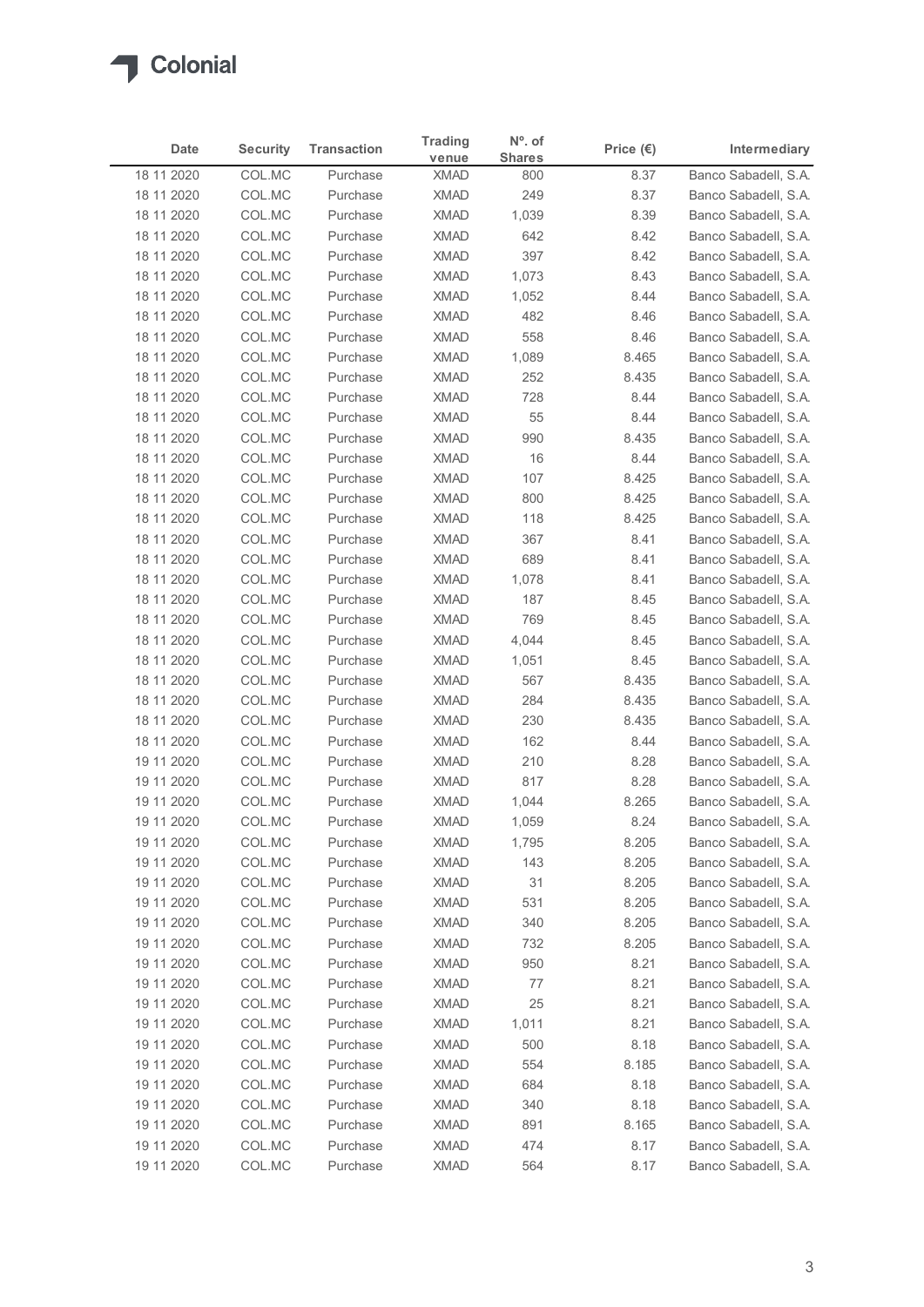| Date                     | <b>Security</b>  | <b>Transaction</b>   | <b>Trading</b><br>venue    | $No$ . of<br><b>Shares</b> | Price $(\epsilon)$ | Intermediary                                 |
|--------------------------|------------------|----------------------|----------------------------|----------------------------|--------------------|----------------------------------------------|
| 19 11 2020               | COL.MC           | Purchase             | <b>XMAD</b>                | 1,011                      | 8.19               | Banco Sabadell, S.A.                         |
| 19 11 2020               | COL.MC           | Purchase             | <b>XMAD</b>                | 1,004                      | 8.2                | Banco Sabadell, S.A.                         |
| 19 11 2020               | COL.MC           | Purchase             | <b>XMAD</b>                | 1,068                      | 8.21               | Banco Sabadell, S.A.                         |
| 19 11 2020<br>19 11 2020 | COL.MC<br>COL.MC | Purchase<br>Purchase | <b>XMAD</b><br><b>XMAD</b> | 1,043<br>1,006             | 8.175<br>8.17      | Banco Sabadell, S.A.<br>Banco Sabadell, S.A. |
| 19 11 2020               | COL.MC           | Purchase             | <b>XMAD</b>                | 1,067                      | 8.2                | Banco Sabadell, S.A.                         |
| 19 11 2020               | COL.MC           | Purchase             | <b>XMAD</b>                | 1,048                      | 8.245              | Banco Sabadell, S.A.                         |
| 19 11 2020               | COL.MC           | Purchase             | <b>XMAD</b>                | 1,084                      | 8.235              | Banco Sabadell, S.A.                         |
| 19 11 2020               | COL.MC           | Purchase             | <b>XMAD</b>                | 1,055                      | 8.23               | Banco Sabadell, S.A.                         |
| 19 11 2020               | COL.MC           | Purchase             | <b>XMAD</b>                | 1,027                      | 8.23               | Banco Sabadell, S.A.                         |
| 19 11 2020               | COL.MC           | Purchase             | <b>XMAD</b>                | 689                        | 8.245              | Banco Sabadell, S.A.                         |
| 19 11 2020               | COL.MC           | Purchase             | <b>XMAD</b>                | 367                        | 8.245              | Banco Sabadell, S.A.                         |
| 19 11 2020               | COL.MC           | Purchase             | <b>XMAD</b>                | 1,020                      | 8.255              | Banco Sabadell, S.A.                         |
| 19 11 2020               | COL.MC           | Purchase             | XMAD                       | $\overline{2}$             | 8.255              | Banco Sabadell, S.A.                         |
| 19 11 2020<br>19 11 2020 | COL.MC           | Purchase             | XMAD<br>XMAD               | 999                        | 8.255<br>8.25      | Banco Sabadell, S.A.                         |
| 19 11 2020               | COL.MC<br>COL.MC | Purchase<br>Purchase | XMAD                       | 1,022<br>1,253             | 8.235              | Banco Sabadell, S.A.<br>Banco Sabadell, S.A. |
| 19 11 2020               | COL.MC           | Purchase             | <b>XMAD</b>                | 356                        | 8.235              | Banco Sabadell, S.A.                         |
| 19 11 2020               | COL.MC           | Purchase             | <b>XMAD</b>                | 6                          | 8.245              | Banco Sabadell, S.A.                         |
| 19 11 2020               | COL.MC           | Purchase             | <b>XMAD</b>                | 1,024                      | 8.245              | Banco Sabadell, S.A.                         |
| 19 11 2020               | COL.MC           | Purchase             | <b>XMAD</b>                | 1,004                      | 8.25               | Banco Sabadell, S.A.                         |
| 19 11 2020               | COL.MC           | Purchase             | <b>XMAD</b>                | 16                         | 8.24               | Banco Sabadell, S.A.                         |
| 19 11 2020               | COL.MC           | Purchase             | <b>XMAD</b>                | 21                         | 8.24               | Banco Sabadell, S.A.                         |
| 19 11 2020               | COL.MC           | Purchase             | <b>XMAD</b>                | 1,016                      | 8.24               | Banco Sabadell, S.A.                         |
| 19 11 2020               | COL.MC           | Purchase             | <b>XMAD</b>                | 5                          | 8.225              | Banco Sabadell, S.A.                         |
| 19 11 2020               | COL.MC           | Purchase             | XMAD                       | 2,495                      | 8.225              | Banco Sabadell, S.A.                         |
| 19 11 2020               | COL.MC           | Purchase             | XMAD                       | 1,029                      | 8.255              | Banco Sabadell, S.A.                         |
| 19 11 2020               | COL.MC           | Purchase             | XMAD                       | 1,007                      | 8.255              | Banco Sabadell, S.A.                         |
| 19 11 2020               | COL.MC           | Purchase             | <b>XMAD</b>                | 649                        | 8.27               | Banco Sabadell, S.A.                         |
| 19 11 2020               | COL.MC           | Purchase             | <b>XMAD</b>                | 418                        | 8.27               | Banco Sabadell, S.A.                         |
| 19 11 2020               | COL.MC           | Purchase             | <b>XMAD</b>                | 1,077                      | 8.27               | Banco Sabadell, S.A.                         |
| 19 11 2020               | COL.MC           | Purchase             | <b>XMAD</b>                | 1,035                      | 8.255              | Banco Sabadell, S.A.                         |
| 19 11 2020<br>19 11 2020 | COL.MC<br>COL.MC | Purchase<br>Purchase | <b>XMAD</b><br><b>XMAD</b> | 1,011<br>1,036             | 8.245<br>8.255     | Banco Sabadell, S.A.<br>Banco Sabadell, S.A. |
| 19 11 2020               | COL.MC           | Purchase             | XMAD                       | 56                         | 8.245              | Banco Sabadell, S.A.                         |
| 19 11 2020               | COL.MC           | Purchase             | <b>XMAD</b>                | 180                        | 8.245              | Banco Sabadell, S.A.                         |
| 19 11 2020               | COL.MC           | Purchase             | <b>XMAD</b>                | 770                        | 8.245              | Banco Sabadell, S.A.                         |
| 19 11 2020               | COL.MC           | Purchase             | <b>XMAD</b>                | 263                        | 8.255              | Banco Sabadell, S.A.                         |
| 19 11 2020               | COL.MC           | Purchase             | XMAD                       | 775                        | 8.255              | Banco Sabadell, S.A.                         |
| 19 11 2020               | COL.MC           | Purchase             | <b>XMAD</b>                | 5                          | 8.27               | Banco Sabadell, S.A.                         |
| 19 11 2020               | COL.MC           | Purchase             | <b>XMAD</b>                | 2,495                      | 8.27               | Banco Sabadell, S.A.                         |
| 19 11 2020               | COL.MC           | Purchase             | <b>XMAD</b>                | 1,051                      | 8.265              | Banco Sabadell, S.A.                         |
| 19 11 2020               | COL.MC           | Purchase             | <b>XMAD</b>                | 1,092                      | 8.25               | Banco Sabadell, S.A.                         |
| 19 11 2020               | COL.MC           | Purchase             | <b>XMAD</b>                | 1,096                      | 8.265              | Banco Sabadell, S.A.                         |
| 19 11 2020               | COL.MC           | Purchase             | XMAD                       | 205                        | 8.265              | Banco Sabadell, S.A.                         |
| 19 11 2020               | COL.MC           | Purchase             | XMAD                       | 270                        | 8.275              | Banco Sabadell, S.A.                         |
| 20 11 2020               | COL.MC           | Purchase             | <b>XMAD</b>                | 800                        | 8.29               | Banco Sabadell, S.A.                         |
| 20 11 2020               | COL.MC           | Purchase             | <b>XMAD</b>                | 800                        | 8.29               | Banco Sabadell, S.A.                         |
| 20 11 2020               | COL.MC<br>COL.MC | Purchase<br>Purchase | <b>XMAD</b>                | 472                        | 8.29               | Banco Sabadell, S.A.                         |
| 20 11 20 20              |                  |                      | XMAD                       | 1,081                      | 8.265              | Banco Sabadell, S.A.                         |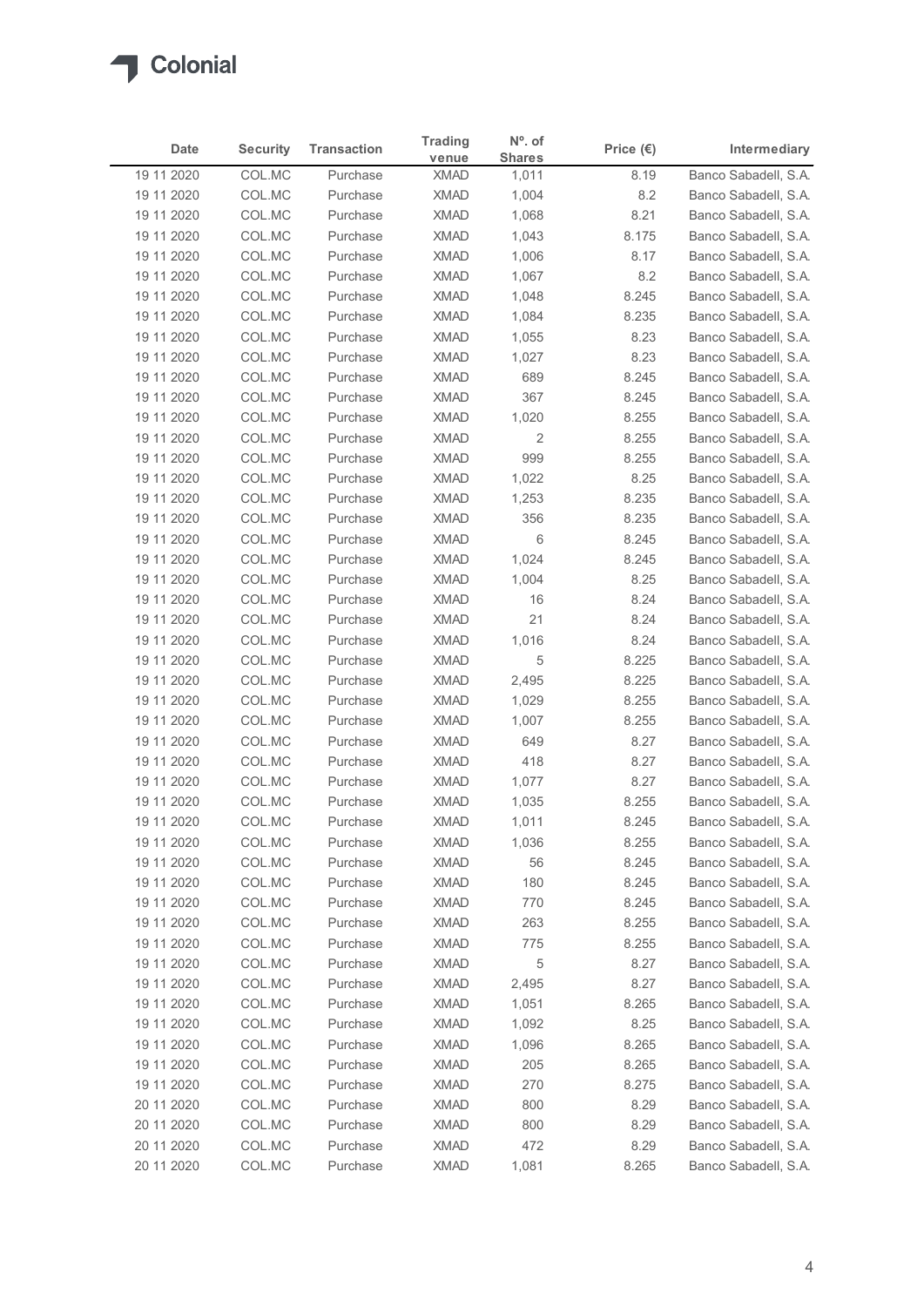|                          | <b>Security</b>  | <b>Transaction</b>   | <b>Trading</b>             | $No$ . of            | Price $(\epsilon)$ | Intermediary                                 |
|--------------------------|------------------|----------------------|----------------------------|----------------------|--------------------|----------------------------------------------|
| Date<br>20 11 2020       | COL.MC           | Purchase             | venue<br><b>XMAD</b>       | <b>Shares</b><br>800 | 8.27               | Banco Sabadell, S.A.                         |
| 20 11 2020               | COL.MC           | Purchase             | <b>XMAD</b>                | 252                  | 8.27               | Banco Sabadell, S.A.                         |
| 20 11 2020               | COL.MC           | Purchase             | <b>XMAD</b>                | 1,056                | 8.275              | Banco Sabadell, S.A.                         |
| 20 11 2020               | COL.MC           | Purchase             | <b>XMAD</b>                | 1,042                | 8.285              | Banco Sabadell, S.A.                         |
| 20 11 2020               | COL.MC           | Purchase             | <b>XMAD</b>                | 1,060                | 8.265              | Banco Sabadell, S.A.                         |
| 20 11 2020               | COL.MC           | Purchase             | <b>XMAD</b>                | 141                  | 8.29               | Banco Sabadell, S.A.                         |
| 20 11 2020               | COL.MC           | Purchase<br>Purchase | <b>XMAD</b><br><b>XMAD</b> | 913                  | 8.29               | Banco Sabadell, S.A.                         |
| 20 11 2020<br>20 11 2020 | COL.MC<br>COL.MC | Purchase             | <b>XMAD</b>                | 151<br>811           | 8.295<br>8.295     | Banco Sabadell, S.A.<br>Banco Sabadell, S.A. |
| 20 11 2020               | COL.MC           | Purchase             | <b>XMAD</b>                | 88                   | 8.295              | Banco Sabadell, S.A.                         |
| 20 11 2020               | COL.MC           | Purchase             | <b>XMAD</b>                | 533                  | 8.315              | Banco Sabadell, S.A.                         |
| 20 11 2020               | COL.MC           | Purchase             | <b>XMAD</b>                | 500                  | 8.315              | Banco Sabadell, S.A.                         |
| 20 11 2020               | COL.MC           | Purchase             | <b>XMAD</b>                | 195                  | 8.305              | Banco Sabadell, S.A.                         |
| 20 11 2020               | COL.MC           | Purchase             | XMAD                       | 800                  | 8.305              | Banco Sabadell, S.A.                         |
| 20 11 2020               | COL.MC           | Purchase             | <b>XMAD</b>                | 64                   | 8.305              | Banco Sabadell, S.A.                         |
| 20 11 2020               | COL.MC           | Purchase             | XMAD                       | 275                  | 8.315              | Banco Sabadell, S.A.                         |
| 20 11 2020<br>20 11 2020 | COL.MC<br>COL.MC | Purchase<br>Purchase | <b>XMAD</b><br><b>XMAD</b> | 742<br>155           | 8.315<br>8.315     | Banco Sabadell, S.A.<br>Banco Sabadell, S.A. |
| 20 11 2020               | COL.MC           | Purchase             | <b>XMAD</b>                | 800                  | 8.315              | Banco Sabadell, S.A.                         |
| 20 11 2020               | COL.MC           | Purchase             | <b>XMAD</b>                | 85                   | 8.315              | Banco Sabadell, S.A.                         |
| 20 11 2020               | COL.MC           | Purchase             | <b>XMAD</b>                | 1,081                | 8.355              | Banco Sabadell, S.A.                         |
| 20 11 2020               | COL.MC           | Purchase             | <b>XMAD</b>                | 3                    | 8.325              | Banco Sabadell, S.A.                         |
| 20 11 2020               | COL.MC           | Purchase             | <b>XMAD</b>                | 1,050                | 8.325              | Banco Sabadell, S.A.                         |
| 20 11 2020               | COL.MC           | Purchase             | <b>XMAD</b>                | 800                  | 8.3                | Banco Sabadell, S.A.                         |
| 20 11 2020               | COL.MC           | Purchase             | <b>XMAD</b>                | 216                  | 8.3                | Banco Sabadell, S.A.                         |
| 20 11 2020               | COL.MC           | Purchase             | <b>XMAD</b>                | 352                  | 8.285              | Banco Sabadell, S.A.                         |
| 20 11 2020               | COL.MC           | Purchase             | <b>XMAD</b>                | 2,148                | 8.285              | Banco Sabadell, S.A.                         |
| 20 11 2020<br>20 11 2020 | COL.MC<br>COL.MC | Purchase<br>Purchase | <b>XMAD</b><br><b>XMAD</b> | 278<br>$\mathbf{1}$  | 8.29<br>8.29       | Banco Sabadell, S.A.<br>Banco Sabadell, S.A. |
| 20 11 2020               | COL.MC           | Purchase             | <b>XMAD</b>                | 25                   | 8.29               | Banco Sabadell, S.A.                         |
| 20 11 2020               | COL.MC           | Purchase             | <b>XMAD</b>                | 92                   | 8.305              | Banco Sabadell, S.A.                         |
| 20 11 2020               | COL.MC           | Purchase             | <b>XMAD</b>                | 675                  | 8.305              | Banco Sabadell, S.A.                         |
| 20 11 2020               | COL.MC           | Purchase             | <b>XMAD</b>                | 1,015                | 8.275              | Banco Sabadell, S.A.                         |
| 20 11 2020               | COL.MC           | Purchase             | <b>XMAD</b>                | 397                  | 8.26               | Banco Sabadell, S.A.                         |
| 20 11 2020               | COL.MC           | Purchase             | XMAD                       | $\overline{1}$       | 8.26               | Banco Sabadell, S.A.                         |
| 20 11 2020               | COL.MC           | Purchase             | <b>XMAD</b>                | 619                  | 8.26               | Banco Sabadell, S.A.                         |
| 20 11 2020               | COL.MC           | Purchase             | <b>XMAD</b>                | 1,065                | 8.245              | Banco Sabadell, S.A.                         |
| 20 11 2020<br>20 11 2020 | COL.MC<br>COL.MC | Purchase<br>Purchase | <b>XMAD</b><br>XMAD        | 375<br>675           | 8.235<br>8.24      | Banco Sabadell, S.A.<br>Banco Sabadell, S.A. |
| 20 11 2020               | COL.MC           | Purchase             | <b>XMAD</b>                | 692                  | 8.205              | Banco Sabadell, S.A.                         |
| 20 11 2020               | COL.MC           | Purchase             | <b>XMAD</b>                | 42                   | 8.205              | Banco Sabadell, S.A.                         |
| 20 11 2020               | COL.MC           | Purchase             | <b>XMAD</b>                | 800                  | 8.205              | Banco Sabadell, S.A.                         |
| 20 11 2020               | COL.MC           | Purchase             | <b>XMAD</b>                | 800                  | 8.205              | Banco Sabadell, S.A.                         |
| 20 11 2020               | COL.MC           | Purchase             | <b>XMAD</b>                | 166                  | 8.205              | Banco Sabadell, S.A.                         |
| 20 11 2020               | COL.MC           | Purchase             | XMAD                       | 800                  | 8.21               | Banco Sabadell, S.A.                         |
| 20 11 2020               | COL.MC           | Purchase             | XMAD                       | 241                  | 8.21               | Banco Sabadell, S.A.                         |
| 20 11 2020               | COL.MC           | Purchase             | <b>XMAD</b>                | 328                  | 8.23               | Banco Sabadell, S.A.                         |
| 20 11 2020               | COL.MC           | Purchase             | <b>XMAD</b>                | 701                  | 8.23               | Banco Sabadell, S.A.                         |
| 20 11 2020               | COL.MC           | Purchase             | <b>XMAD</b>                | 641                  | 8.185              | Banco Sabadell, S.A.                         |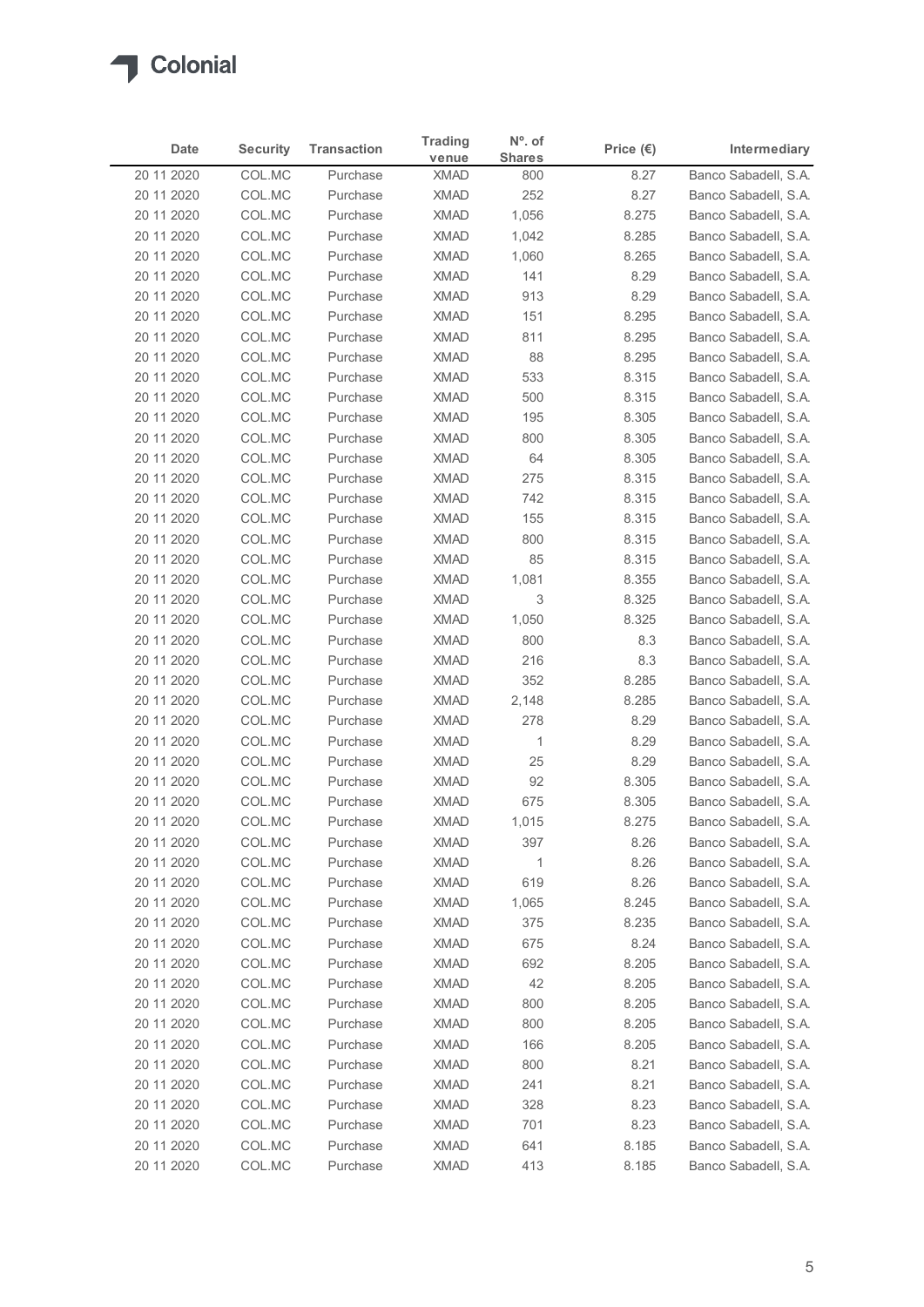| Date                     | <b>Security</b>  | <b>Transaction</b>   | <b>Trading</b>             | $No$ . of              | Price $(\epsilon)$ | Intermediary                                 |
|--------------------------|------------------|----------------------|----------------------------|------------------------|--------------------|----------------------------------------------|
| 20 11 2020               | COL.MC           | Purchase             | venue<br><b>XMAD</b>       | <b>Shares</b><br>1,077 | 8.18               | Banco Sabadell, S.A.                         |
| 20 11 2020               | COL.MC           | Purchase             | <b>XMAD</b>                | 1,010                  | 8.185              | Banco Sabadell, S.A.                         |
| 20 11 2020               | COL.MC           | Purchase             | <b>XMAD</b>                | 800                    | 8.175              | Banco Sabadell, S.A.                         |
| 20 11 2020               | COL.MC           | Purchase             | <b>XMAD</b>                | 252                    | 8.175              | Banco Sabadell, S.A.                         |
| 20 11 2020               | COL.MC           | Purchase             | <b>XMAD</b>                | 1,027                  | 8.18               | Banco Sabadell, S.A.                         |
| 20 11 2020               | COL.MC           | Purchase             | <b>XMAD</b>                | 22                     | 8.18               | Banco Sabadell, S.A.                         |
| 20 11 2020               | COL.MC           | Purchase             | <b>XMAD</b>                | 800                    | 8.18               | Banco Sabadell, S.A.                         |
| 20 11 2020<br>20 11 2020 | COL.MC<br>COL.MC | Purchase<br>Purchase | <b>XMAD</b><br><b>XMAD</b> | 800<br>800             | 8.18<br>8.18       | Banco Sabadell, S.A.<br>Banco Sabadell, S.A. |
| 20 11 2020               | COL.MC           | Purchase             | <b>XMAD</b>                | 78                     | 8.18               | Banco Sabadell, S.A.                         |
| 20 11 2020               | COL.MC           | Purchase             | <b>XMAD</b>                | 248                    | 8.17               | Banco Sabadell, S.A.                         |
| 20 11 2020               | COL.MC           | Purchase             | <b>XMAD</b>                | 2,252                  | 8.17               | Banco Sabadell, S.A.                         |
| 20 11 2020               | COL.MC           | Purchase             | <b>XMAD</b>                | 1,032                  | 8.145              | Banco Sabadell, S.A.                         |
| 20 11 2020               | COL.MC           | Purchase             | XMAD                       | 1,045                  | 8.17               | Banco Sabadell, S.A.                         |
| 20 11 2020               | COL.MC           | Purchase             | <b>XMAD</b>                | 856                    | 8.175              | Banco Sabadell, S.A.                         |
| 20 11 2020<br>20 11 2020 | COL.MC<br>COL.MC | Purchase<br>Purchase | XMAD<br><b>XMAD</b>        | 151<br>333             | 8.175<br>8.15      | Banco Sabadell, S.A.<br>Banco Sabadell, S.A. |
| 20 11 2020               | COL.MC           | Purchase             | <b>XMAD</b>                | 333                    | 8.15               | Banco Sabadell, S.A.                         |
| 20 11 2020               | COL.MC           | Purchase             | <b>XMAD</b>                | 418                    | 8.15               | Banco Sabadell, S.A.                         |
| 20 11 2020               | COL.MC           | Purchase             | <b>XMAD</b>                | 1,000                  | 8.185              | Banco Sabadell, S.A.                         |
| 20 11 2020               | COL.MC           | Purchase             | <b>XMAD</b>                | 69                     | 8.155              | Banco Sabadell, S.A.                         |
| 20 11 2020               | COL.MC           | Purchase             | XMAD                       | 627                    | 8.155              | Banco Sabadell, S.A.                         |
| 20 11 2020               | COL.MC           | Purchase             | <b>XMAD</b>                | 317                    | 8.155              | Banco Sabadell, S.A.                         |
| 20 11 2020               | COL.MC           | Purchase             | <b>XMAD</b>                | 1,061                  | 8.185              | Banco Sabadell, S.A.                         |
| 20 11 2020               | COL.MC           | Purchase             | <b>XMAD</b>                | 1,023                  | 8.205              | Banco Sabadell, S.A.                         |
| 20 11 2020<br>20 11 2020 | COL.MC<br>COL.MC | Purchase<br>Purchase | <b>XMAD</b><br><b>XMAD</b> | 674<br>424             | 8.2<br>8.2         | Banco Sabadell, S.A.<br>Banco Sabadell, S.A. |
| 20 11 2020               | COL.MC           | Purchase             | <b>XMAD</b>                | 219                    | 8.195              | Banco Sabadell, S.A.                         |
| 20 11 2020               | COL.MC           | Purchase             | XMAD                       | 834                    | 8.195              | Banco Sabadell, S.A.                         |
| 20 11 2020               | COL.MC           | Purchase             | <b>XMAD</b>                | 310                    | 8.19               | Banco Sabadell, S.A.                         |
| 23 11 2020               | COL.MC           | Purchase             | <b>XMAD</b>                | 753                    | 8.375              | Banco Sabadell, S.A.                         |
| 23 11 2020               | COL.MC           | Purchase             | <b>XMAD</b>                | 1,276                  | 8.375              | Banco Sabadell, S.A.                         |
| 23 11 2020               | COL.MC           | Purchase             | <b>XMAD</b>                | 94                     | 8.34               | Banco Sabadell, S.A.                         |
| 23 11 2020               | COL.MC           | Purchase             | <b>XMAD</b>                | 1,003                  | 8.34               | Banco Sabadell, S.A.                         |
| 23 11 2020               | COL.MC           | Purchase             | <b>XMAD</b>                | 1,007                  | 8.37               | Banco Sabadell, S.A.                         |
| 23 11 2020<br>23 11 2020 | COL.MC<br>COL.MC | Purchase<br>Purchase | <b>XMAD</b><br><b>XMAD</b> | 750<br>149             | 8.39<br>8.39       | Banco Sabadell, S.A.<br>Banco Sabadell, S.A. |
| 23 11 2020               | COL.MC           | Purchase             | <b>XMAD</b>                | 190                    | 8.39               | Banco Sabadell, S.A.                         |
| 23 11 2020               | COL.MC           | Purchase             | XMAD                       | 1,007                  | 8.37               | Banco Sabadell, S.A.                         |
| 23 11 2020               | COL.MC           | Purchase             | <b>XMAD</b>                | 77                     | 8.355              | Banco Sabadell, S.A.                         |
| 23 11 2020               | COL.MC           | Purchase             | <b>XMAD</b>                | 994                    | 8.355              | Banco Sabadell, S.A.                         |
| 23 11 2020               | COL.MC           | Purchase             | <b>XMAD</b>                | 1,055                  | 8.345              | Banco Sabadell, S.A.                         |
| 23 11 2020               | COL.MC           | Purchase             | <b>XMAD</b>                | 1,016                  | 8.37               | Banco Sabadell, S.A.                         |
| 23 11 2020               | COL.MC           | Purchase             | <b>XMAD</b>                | 1,021                  | 8.35               | Banco Sabadell, S.A.                         |
| 23 11 2020               | COL.MC           | Purchase             | <b>XMAD</b>                | 871                    | 8.345              | Banco Sabadell, S.A.                         |
| 23 11 2020<br>23 11 2020 | COL.MC           | Purchase<br>Purchase | <b>XMAD</b><br><b>XMAD</b> | 1,629<br>89            | 8.345              | Banco Sabadell, S.A.                         |
| 23 11 2020               | COL.MC<br>COL.MC | Purchase             | <b>XMAD</b>                | 946                    | 8.37<br>8.375      | Banco Sabadell, S.A.<br>Banco Sabadell, S.A. |
|                          | COL.MC           | Purchase             | <b>XMAD</b>                | 645                    | 8.355              | Banco Sabadell, S.A.                         |
| 23 11 2020               |                  | Purchase             | <b>XMAD</b>                | 396                    | 8.36               | Banco Sabadell, S.A.                         |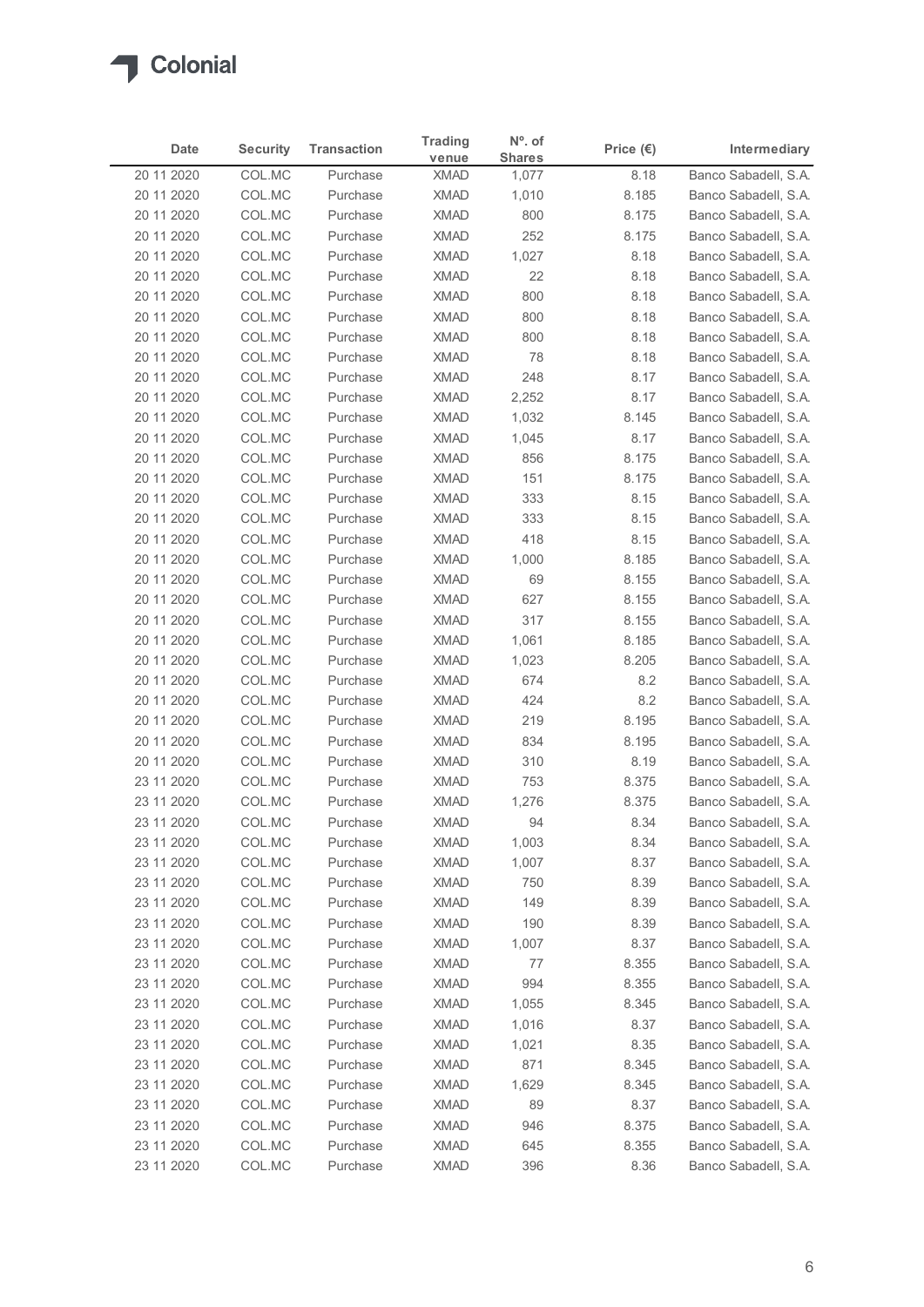| Date                     | <b>Security</b>  | <b>Transaction</b>   | <b>Trading</b>             | $No$ . of              | Price $(\epsilon)$ | Intermediary                                 |
|--------------------------|------------------|----------------------|----------------------------|------------------------|--------------------|----------------------------------------------|
| 23 11 2020               | COL.MC           | Purchase             | venue<br><b>XMAD</b>       | <b>Shares</b><br>1,043 | 8.355              | Banco Sabadell, S.A.                         |
| 23 11 2020               | COL.MC           | Purchase             | <b>XMAD</b>                | 1,025                  | 8.345              | Banco Sabadell, S.A.                         |
| 23 11 2020               | COL.MC           | Purchase             | <b>XMAD</b>                | 1,079                  | 8.33               | Banco Sabadell, S.A.                         |
| 23 11 2020               | COL.MC           | Purchase             | <b>XMAD</b>                | 1,013                  | 8.35               | Banco Sabadell, S.A.                         |
| 23 11 2020               | COL.MC           | Purchase             | <b>XMAD</b>                | 254                    | 8.35               | Banco Sabadell, S.A.                         |
| 23 11 2020<br>23 11 2020 | COL.MC<br>COL.MC | Purchase<br>Purchase | <b>XMAD</b><br><b>XMAD</b> | 800<br>648             | 8.35<br>8.335      | Banco Sabadell, S.A.<br>Banco Sabadell, S.A. |
| 23 11 2020               | COL.MC           | Purchase             | <b>XMAD</b>                | 406                    | 8.34               | Banco Sabadell, S.A.                         |
| 23 11 2020               | COL.MC           | Purchase             | <b>XMAD</b>                | 2,500                  | 8.33               | Banco Sabadell, S.A.                         |
| 23 11 2020               | COL.MC           | Purchase             | <b>XMAD</b>                | 1,044                  | 8.35               | Banco Sabadell, S.A.                         |
| 23 11 2020               | COL.MC           | Purchase             | <b>XMAD</b>                | 387                    | 8.315              | Banco Sabadell, S.A.                         |
| 23 11 2020               | COL.MC<br>COL.MC | Purchase<br>Purchase | <b>XMAD</b><br><b>XMAD</b> | 218<br>457             | 8.32<br>8.325      | Banco Sabadell, S.A.                         |
| 23 11 2020<br>23 11 2020 | COL.MC           | Purchase             | XMAD                       | 1,098                  | 8.325              | Banco Sabadell, S.A.<br>Banco Sabadell, S.A. |
| 23 11 2020               | COL.MC           | Purchase             | <b>XMAD</b>                | 1,044                  | 8.33               | Banco Sabadell, S.A.                         |
| 23 11 2020               | COL.MC           | Purchase             | XMAD                       | 1,904                  | 8.315              | Banco Sabadell, S.A.                         |
| 23 11 2020               | COL.MC           | Purchase             | <b>XMAD</b>                | 596                    | 8.315              | Banco Sabadell, S.A.                         |
| 23 11 2020               | COL.MC           | Purchase             | <b>XMAD</b>                | 1,067                  | 8.3                | Banco Sabadell, S.A.                         |
| 23 11 2020               | COL.MC           | Purchase             | <b>XMAD</b>                | 526                    | 8.27               | Banco Sabadell, S.A.<br>Banco Sabadell, S.A. |
| 23 11 2020<br>23 11 2020 | COL.MC<br>COL.MC | Purchase<br>Purchase | <b>XMAD</b><br><b>XMAD</b> | 480<br>1,011           | 8.27<br>8.29       | Banco Sabadell, S.A.                         |
| 23 11 2020               | COL.MC           | Purchase             | <b>XMAD</b>                | 409                    | 8.29               | Banco Sabadell, S.A.                         |
| 23 11 2020               | COL.MC           | Purchase             | XMAD                       | 624                    | 8.29               | Banco Sabadell, S.A.                         |
| 23 11 2020               | COL.MC           | Purchase             | <b>XMAD</b>                | 1,086                  | 8.275              | Banco Sabadell, S.A.                         |
| 23 11 2020               | COL.MC           | Purchase             | <b>XMAD</b>                | 972                    | 8.24               | Banco Sabadell, S.A.                         |
| 23 11 2020               | COL.MC           | Purchase             | <b>XMAD</b>                | 121                    | 8.24               | Banco Sabadell, S.A.                         |
| 23 11 2020<br>23 11 2020 | COL.MC<br>COL.MC | Purchase<br>Purchase | <b>XMAD</b><br><b>XMAD</b> | 1,033<br>24            | 8.255<br>8.255     | Banco Sabadell, S.A.<br>Banco Sabadell, S.A. |
| 23 11 2020               | COL.MC           | Purchase             | XMAD                       | 985                    | 8.255              | Banco Sabadell, S.A.                         |
| 23 11 2020               | COL.MC           | Purchase             | <b>XMAD</b>                | 915                    | 8.285              | Banco Sabadell, S.A.                         |
| 23 11 2020               | COL.MC           | Purchase             | <b>XMAD</b>                | 102                    | 8.285              | Banco Sabadell, S.A.                         |
| 23 11 2020               | COL.MC           | Purchase             | <b>XMAD</b>                | 12                     | 8.285              | Banco Sabadell, S.A.                         |
| 23 11 2020               | COL.MC           | Purchase             | <b>XMAD</b>                | 1,017                  | 8.28               | Banco Sabadell, S.A.                         |
| 23 11 2020               | COL.MC           | Purchase             | <b>XMAD</b>                | 181                    | 8.28               | Banco Sabadell, S.A.                         |
| 23 11 2020<br>23 11 2020 | COL.MC<br>COL.MC | Purchase<br>Purchase | <b>XMAD</b><br><b>XMAD</b> | 424<br>309             | 8.28<br>8.28       | Banco Sabadell, S.A.<br>Banco Sabadell, S.A. |
| 23 11 2020               | COL.MC           | Purchase             | <b>XMAD</b>                | 111                    | 8.28               | Banco Sabadell, S.A.                         |
| 23 11 2020               | COL.MC           | Purchase             | <b>XMAD</b>                | 1,098                  | 8.305              | Banco Sabadell, S.A.                         |
| 23 11 2020               | COL.MC           | Purchase             | XMAD                       | 171                    | 8.325              | Banco Sabadell, S.A.                         |
| 23 11 2020               | COL.MC           | Purchase             | <b>XMAD</b>                | 834                    | 8.325              | Banco Sabadell, S.A.                         |
| 23 11 2020               | COL.MC           | Purchase             | <b>XMAD</b>                | 2,500                  | 8.305              | Banco Sabadell, S.A.                         |
| 23 11 2020               | COL.MC           | Purchase             | <b>XMAD</b>                | 983                    | 8.305              | Banco Sabadell, S.A.                         |
| 23 11 2020               | COL.MC           | Purchase             | <b>XMAD</b><br><b>XMAD</b> | 86                     | 8.305<br>8.285     | Banco Sabadell, S.A.                         |
| 23 11 2020<br>23 11 2020 | COL.MC<br>COL.MC | Purchase<br>Purchase | XMAD                       | 930<br>131             | 8.285              | Banco Sabadell, S.A.<br>Banco Sabadell, S.A. |
| 23 11 2020               | COL.MC           | Purchase             | <b>XMAD</b>                | 39                     | 8.28               | Banco Sabadell, S.A.                         |
| 23 11 2020               | COL.MC           | Purchase             | <b>XMAD</b>                | 562                    | 8.28               | Banco Sabadell, S.A.                         |
| 23 11 2020               | COL.MC           | Purchase             | <b>XMAD</b>                | 117                    | 8.28               | Banco Sabadell, S.A.                         |
| 23 11 2020               | COL.MC           | Purchase             | <b>XMAD</b>                | 60                     | 8.28               | Banco Sabadell, S.A.                         |
| 23 11 2020               | COL.MC           | Purchase             | <b>XMAD</b>                | 181                    | 8.28               | Banco Sabadell, S.A.                         |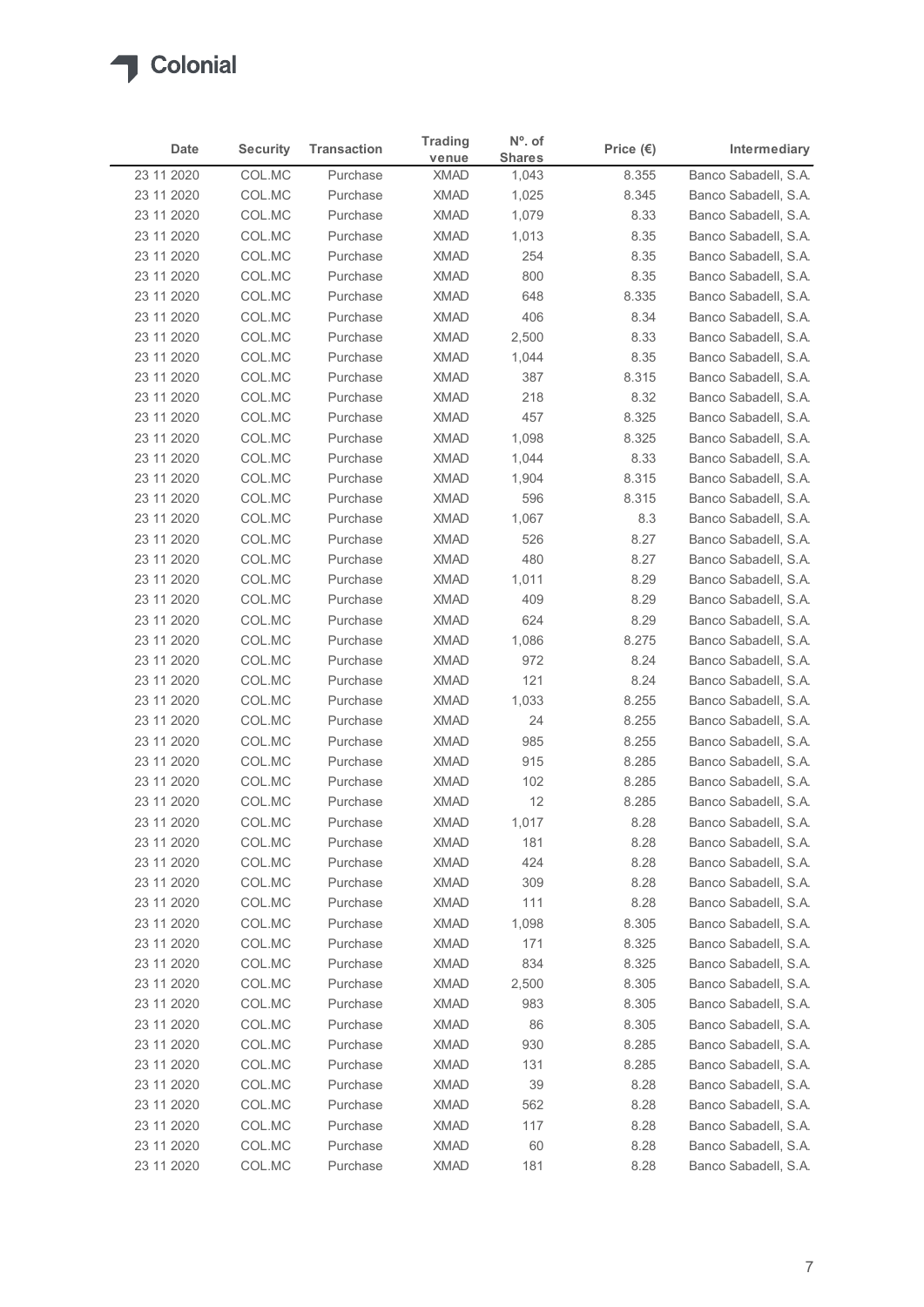# $\sqrt{2}$

|                          | <b>Security</b>  | <b>Transaction</b>   | <b>Trading</b>             | $No$ . of<br><b>Shares</b> | Price $(\epsilon)$ | Intermediary                                 |
|--------------------------|------------------|----------------------|----------------------------|----------------------------|--------------------|----------------------------------------------|
| 23 11 2020               | COL.MC           | Purchase             | venue<br><b>XMAD</b>       | 14                         | 8.28               | Banco Sabadell, S.A.                         |
| 23 11 2020               | COL.MC           | Purchase             | <b>XMAD</b>                | 76                         | 8.285              | Banco Sabadell, S.A.                         |
| 23 11 2020               | COL.MC           | Purchase             | <b>XMAD</b>                | 106                        | 8.275              | Banco Sabadell, S.A.                         |
| 23 11 2020               | COL.MC           | Purchase             | <b>XMAD</b>                | 219                        | 8.275              | Banco Sabadell, S.A.                         |
| 24 11 2020               | COL.MC           | Purchase             | <b>XMAD</b>                | 1,018                      | 8.345              | Banco Sabadell, S.A.                         |
| 24 11 2020<br>24 11 2020 | COL.MC<br>COL.MC | Purchase<br>Purchase | <b>XMAD</b><br><b>XMAD</b> | 500<br>572                 | 8.345<br>8.345     | Banco Sabadell, S.A.<br>Banco Sabadell, S.A. |
| 24 11 2020               | COL.MC           | Purchase             | <b>XMAD</b>                | 1,041                      | 8.34               | Banco Sabadell, S.A.                         |
| 24 11 2020               | COL.MC           | Purchase             | <b>XMAD</b>                | 592                        | 8.285              | Banco Sabadell, S.A.                         |
| 24 11 2020               | COL.MC           | Purchase             | <b>XMAD</b>                | 1,908                      | 8.285              | Banco Sabadell, S.A.                         |
| 24 11 2020               | COL.MC           | Purchase             | <b>XMAD</b>                | 1,063                      | 8.3                | Banco Sabadell, S.A.                         |
| 24 11 2020               | COL.MC           | Purchase             | <b>XMAD</b>                | 1,019                      | 8.31               | Banco Sabadell, S.A.                         |
| 24 11 2020<br>24 11 2020 | COL.MC<br>COL.MC | Purchase<br>Purchase | <b>XMAD</b><br>XMAD        | 20<br>93                   | 8.295<br>8.305     | Banco Sabadell, S.A.<br>Banco Sabadell, S.A. |
| 24 11 2020               | COL.MC           | Purchase             | <b>XMAD</b>                | 934                        | 8.305              | Banco Sabadell, S.A.                         |
| 24 11 2020               | COL.MC           | Purchase             | <b>XMAD</b>                | 1,049                      | 8.315              | Banco Sabadell, S.A.                         |
| 24 11 2020               | COL.MC           | Purchase             | XMAD                       | 1,051                      | 8.31               | Banco Sabadell, S.A.                         |
| 24 11 2020               | COL.MC           | Purchase             | <b>XMAD</b>                | 998                        | 8.325              | Banco Sabadell, S.A.                         |
| 24 11 2020               | COL.MC           | Purchase             | <b>XMAD</b>                | 29                         | 8.325              | Banco Sabadell, S.A.                         |
| 24 11 2020               | COL.MC           | Purchase             | <b>XMAD</b>                | 1,036                      | 8.345              | Banco Sabadell, S.A.                         |
| 24 11 2020<br>24 11 2020 | COL.MC<br>COL.MC | Purchase<br>Purchase | <b>XMAD</b><br><b>XMAD</b> | 1,051<br>$\overline{c}$    | 8.35<br>8.335      | Banco Sabadell, S.A.<br>Banco Sabadell, S.A. |
| 24 11 2020               | COL.MC           | Purchase             | XMAD                       | 1,059                      | 8.335              | Banco Sabadell, S.A.                         |
| 24 11 2020               | COL.MC           | Purchase             | <b>XMAD</b>                | 699                        | 8.35               | Banco Sabadell, S.A.                         |
| 24 11 2020               | COL.MC           | Purchase             | <b>XMAD</b>                | 307                        | 8.35               | Banco Sabadell, S.A.                         |
| 24 11 2020               | COL.MC           | Purchase             | <b>XMAD</b>                | 1,082                      | 8.34               | Banco Sabadell, S.A.                         |
| 24 11 2020               | COL.MC           | Purchase             | XMAD                       | 1,056                      | 8.36               | Banco Sabadell, S.A.                         |
| 24 11 2020               | COL.MC           | Purchase             | <b>XMAD</b>                | 147                        | 8.34               | Banco Sabadell, S.A.                         |
| 24 11 2020<br>24 11 2020 | COL.MC           | Purchase             | <b>XMAD</b>                | 140                        | 8.34               | Banco Sabadell, S.A.                         |
| 24 11 2020               | COL.MC<br>COL.MC | Purchase<br>Purchase | <b>XMAD</b><br><b>XMAD</b> | 743<br>1,048               | 8.34<br>8.315      | Banco Sabadell, S.A.<br>Banco Sabadell, S.A. |
| 24 11 2020               | COL.MC           | Purchase             | <b>XMAD</b>                | 500                        | 8.305              | Banco Sabadell, S.A.                         |
| 24 11 2020               | COL.MC           | Purchase             | XMAD                       | 2,000                      | 8.305              | Banco Sabadell, S.A.                         |
| 24 11 2020               | COL.MC           | Purchase             | <b>XMAD</b>                | 351                        | 8.325              | Banco Sabadell, S.A.                         |
| 24 11 2020               | COL.MC           | Purchase             | XMAD                       | 466                        | 8.325              | Banco Sabadell, S.A.                         |
| 24 11 2020               | COL.MC           | Purchase             | XMAD                       | 267                        | 8.325              | Banco Sabadell, S.A.                         |
| 24 11 2020               | COL.MC           | Purchase             | <b>XMAD</b>                | 198                        | 8.32               | Banco Sabadell, S.A.                         |
| 24 11 2020               | COL.MC           | Purchase<br>Purchase | <b>XMAD</b>                | 500                        | 8.32               | Banco Sabadell, S.A.                         |
| 24 11 2020<br>24 11 2020 | COL.MC<br>COL.MC | Purchase             | <b>XMAD</b><br><b>XMAD</b> | 308<br>1,011               | 8.32<br>8.305      | Banco Sabadell, S.A.<br>Banco Sabadell, S.A. |
| 24 11 2020               | COL.MC           | Purchase             | <b>XMAD</b>                | 33                         | 8.33               | Banco Sabadell, S.A.                         |
| 24 11 2020               | COL.MC           | Purchase             | <b>XMAD</b>                | 94                         | 8.33               | Banco Sabadell, S.A.                         |
| 24 11 2020               | COL.MC           | Purchase             | <b>XMAD</b>                | 943                        | 8.33               | Banco Sabadell, S.A.                         |
| 24 11 2020               | COL.MC           | Purchase             | <b>XMAD</b>                | $\overline{7}$             | 8.325              | Banco Sabadell, S.A.                         |
| 24 11 2020               | COL.MC           | Purchase             | <b>XMAD</b>                | 19                         | 8.35               | Banco Sabadell, S.A.                         |
| 24 11 2020               | COL.MC           | Purchase             | <b>XMAD</b>                | 850                        | 8.35               | Banco Sabadell, S.A.                         |
| 24 11 2020               | COL.MC           | Purchase             | <b>XMAD</b>                | 126                        | 8.35               | Banco Sabadell, S.A.                         |
| 24 11 2020               | COL.MC           | Purchase             | <b>XMAD</b>                | 19                         | 8.415              | Banco Sabadell, S.A.                         |
| 24 11 2020               | COL.MC<br>COL.MC | Purchase<br>Purchase | <b>XMAD</b><br><b>XMAD</b> | $\mathbf{1}$<br>79         | 8.415<br>8.43      | Banco Sabadell, S.A.<br>Banco Sabadell, S.A. |